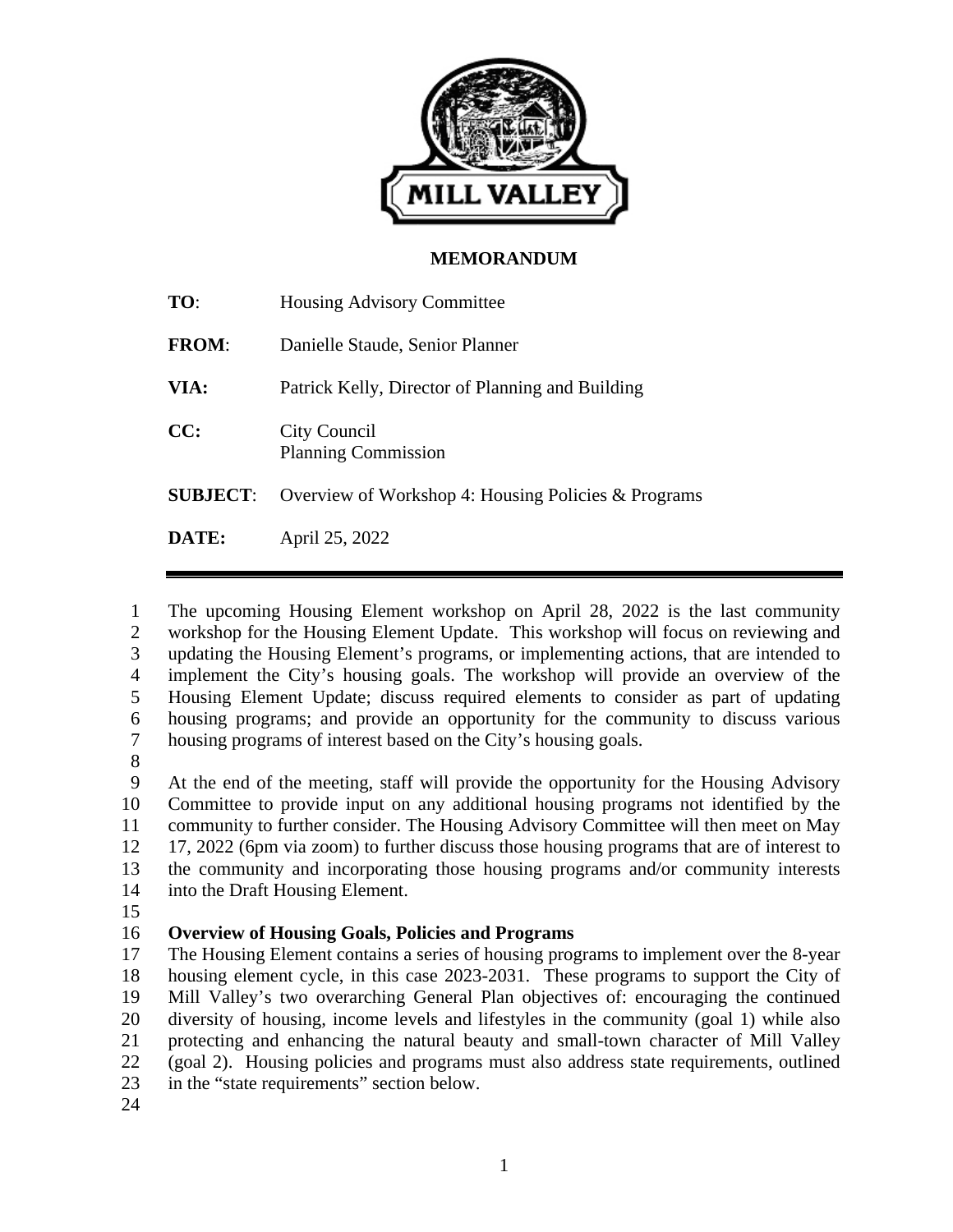#### **Housing Advisory Committee Workshop 4: Housing Programs and Policies April 22, 2022**

- 25 The existing Housing Element includes seven housing goals that generate policies and
- 26 programs for implementation. Housing goals break down, in finer detail, the two
- 27 overarching General Plan goals. Housing policies include statements of intent in terms of
- 28 actions that will be taken and hosing programs include the specific steps required to
- 29 implement housing policies. See Exhibit 1 as an example.



- 31 Staff intends to focus the workshop on those actions or "programs" that are of interest to 32 the community, with the understanding that housing goals and/or policies may need to be
- 33 adjusted slightly based on the discussion.
- 34

35 **Revising, Adding and Updating Housing Programs.** As part of the Housing Element 36 Update process the community will have the opportunity to review the City's existing 37 housing programs and discuss other programs of interest based on community interests, 38 housing needs, satisfying regional housing goals and addressing state requirements.

39 Workshop 4 will include a conversation of these various topic areas. See Exhibit 2 below.

- 40
- 

41 **Exhibit 2: General Framework of Developing Housing Programs** 



42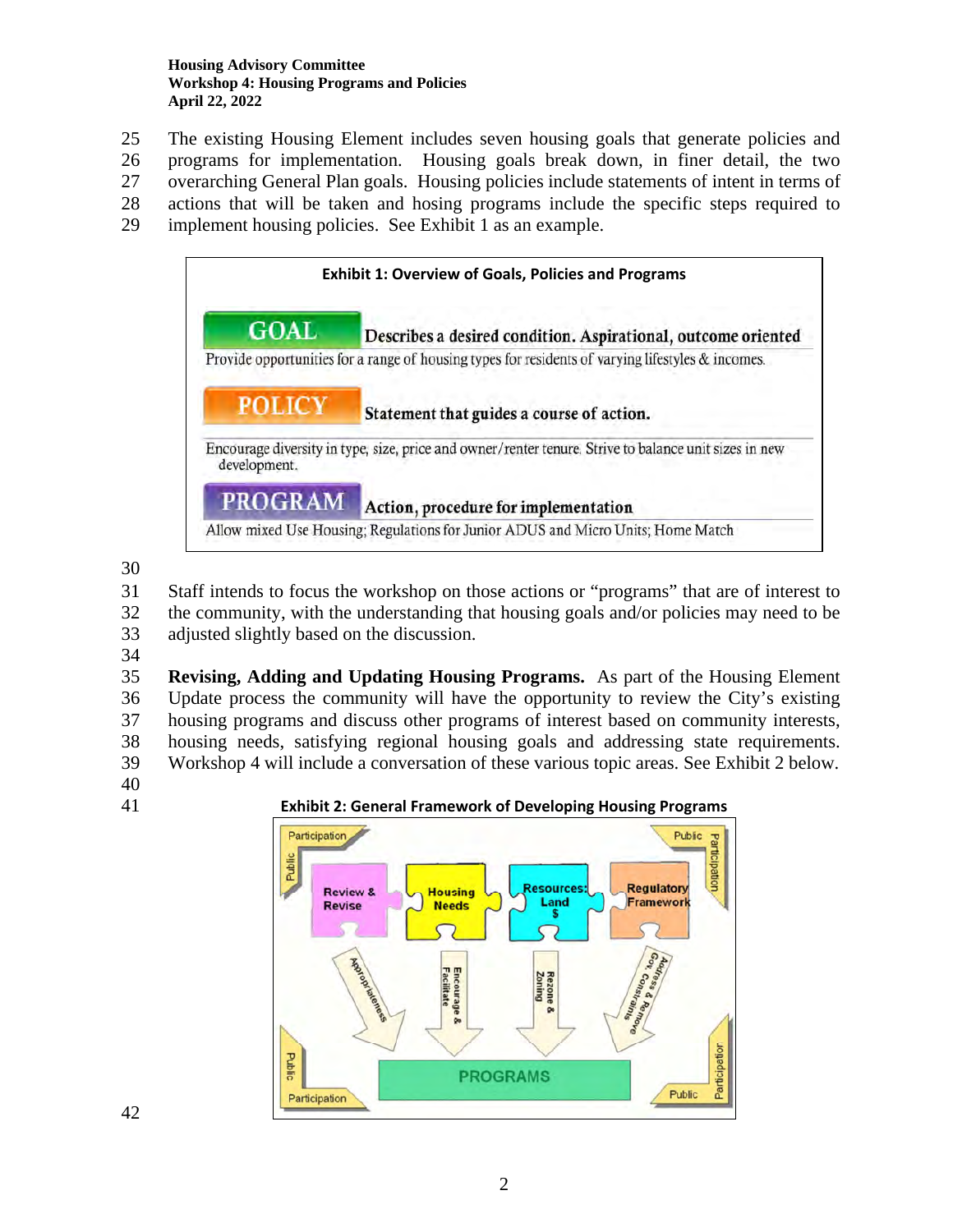- As noted above, staff will return to the Housing Advisory Committee on May  $17<sup>th</sup>$  with 44 draft housing programs and any suggested edits to housing goals and policies based on 45 Workshop 4. 46 47 **Housing Goals & Priorities**  48 As part of kicking off the Housing Element Update, the City launched an online survey in 49 November 2021 asking members of the community to provide input as to the relevance of 50 the City's existing Housing Goals, which are: 51 52 1. Housing and Neighborhood Quality: Maintain and enhance the quality and 53 affordability of existing housing and ensure new development is compatible with 54 Mill Valley's small-town character and many environmental, community, 55 neighborhood and scenic attributes. 56 57 2. Housing Supply and Diversity: Provide opportunities for a range of housing types 58 suited to residents of varying lifestyle needs and income levels. 59 60 3. Housing Affordability: Enhance housing affordability so that modest income 61 households can join and remain an integral part of the Mill Valley community. 62 63 4. Address Governmental Constraints: Address governmental requirements and 64 processes related to the maintenance, improvement and development of housing 65 while maintaining community character. 66 67 5. Equal Housing and Special Needs: Promote equal housing opportunities for all 68 residents, including Mill Valley's special needs populations. 69 70 6. Sustainability and Energy Efficiency: Promote a healthy and sustainable Mill 71 Valley through support of existing and new housing which minimizes reliance on 72 natural resources. 73 74 7. Community and Government Collaboration: Coordinate with citizens, community 75 groups, and governmental agencies to help address Mill Valley's housing needs. 76 77 Over half of the 115 survey respondents indicated that the seven existing goals were still 78 relevant to supporting the City's overarching General Plan goals. Staff believes these 79 goals can be maintained and utilized, with the understanding that additional policies and 80 programs will be required to support and satisfy the goals. Staff will edit, add and 81 modify housing policies and programs based on community input and addressing state 82 requirements which include: 83 • Affirmatively Further Fair Housing. 84 • Promote diversity and inclusion by promoting equal housing opportunities for all 85 people, regardless of race, religion, sex, marital status, ancestry, national origin, 86 color, familial status, or disability.
- 87 Assist in the development of adequate housing to meet the needs of extremely 88 low-, very low-, low-, and moderate-income households.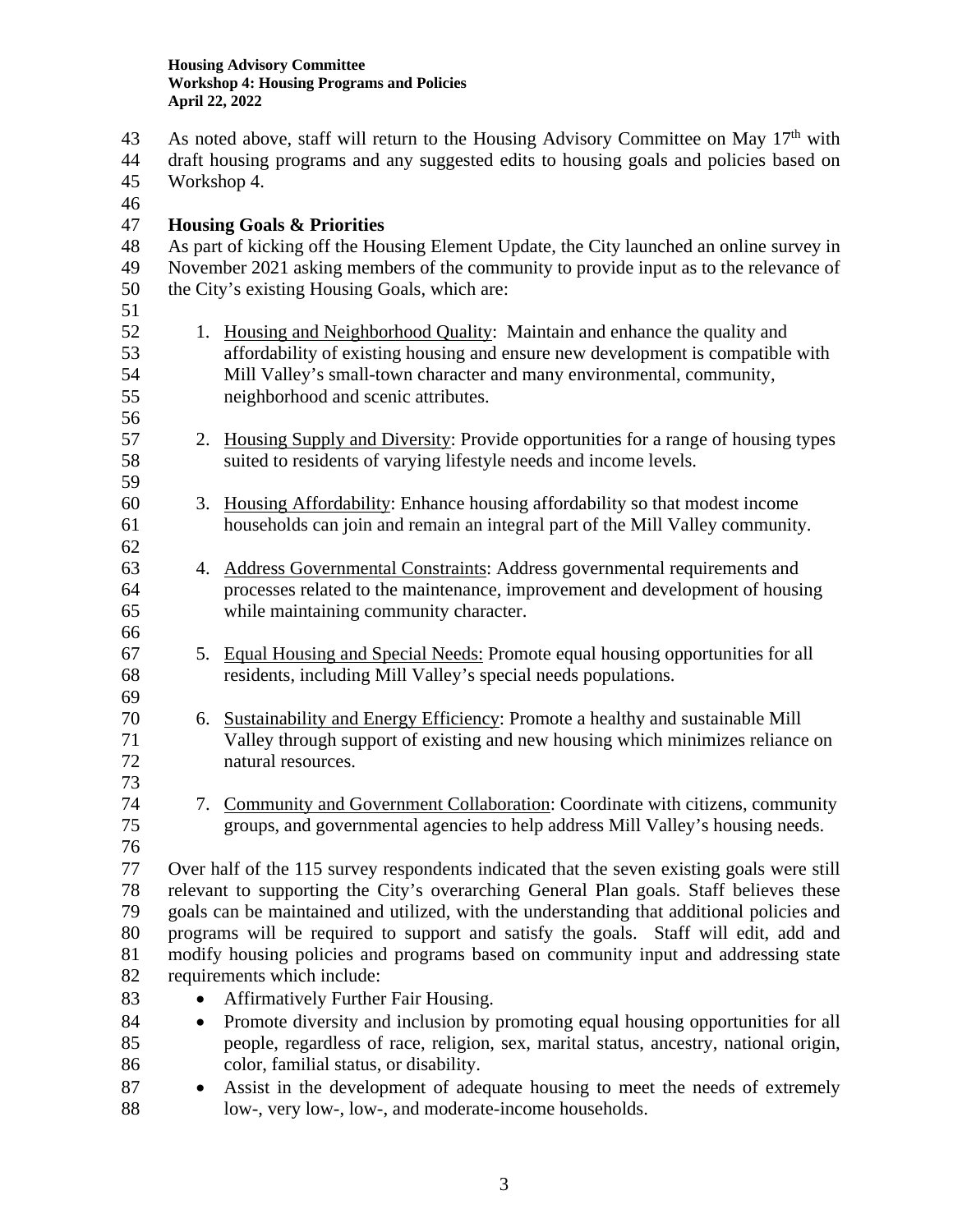| 89<br>90<br>91<br>92<br>93<br>94<br>95                  | Rezoning programs to address sites inventory.<br>Address and, where possible, remove governmental constraints to the<br>$\bullet$<br>maintenance, improvement, and development of housing, including housing for<br>people at all income levels, as well as housing for people with disabilities.<br>Conserve and improve the condition of the existing affordable-housing stock.<br>$\bullet$<br>Preserve assisted housing developments at-risk of conversion to market rate.<br>$\bullet$                                                                                                                                                  |
|---------------------------------------------------------|----------------------------------------------------------------------------------------------------------------------------------------------------------------------------------------------------------------------------------------------------------------------------------------------------------------------------------------------------------------------------------------------------------------------------------------------------------------------------------------------------------------------------------------------------------------------------------------------------------------------------------------------|
| 96<br>97<br>98<br>99<br>100<br>101<br>102<br>103<br>104 | For instance, goal #5 must be further evaluated to ensure that new Affirmatively<br>Furthering Fair Housing requirements of Assembly Bill 686 are being addressed.<br>Housing policies and programs under this goal must include "meaningful actions"<br>beyond combating discrimination to overcome patterns of segregation and foster<br>inclusive, affordable and stable communities. Specifically, fair housing programs should<br>address: (1) segregation and integration, (2) racially and ethnically concentrated areas of<br>poverty, (3) access to opportunity, and (4) disproportionate housing needs, including<br>displacement. |
| 105<br>106<br>107<br>108<br>109<br>110                  | Several survey respondents suggested that there be a ranking or priorities selected. Staff<br>would like to acknowledge the Housing Advisory Committee's role and recent work<br>assisting staff in implementing and prioritizing housing programs contained in the City's<br>existing Housing Element. As part of the Committee's work, it has identified several<br>priorities based on existing Housing Element programs including:                                                                                                                                                                                                       |
| 111<br>112<br>113<br>114<br>115                         | 1. Moving swiftly to reduce housing barriers and increase the supply of affordable<br>housing for the local community. The City has generated new housing in existing<br>homes through the Home Match program and has established regulations for<br>junior Accessory Dwelling Units.                                                                                                                                                                                                                                                                                                                                                        |
| 116<br>117<br>118<br>119                                | 2. Protecting existing affordable housing. Staff is working to evaluate multi-family<br>residential units and establish a soft story ordinance to ensure that existing homes<br>are protected and preserved.                                                                                                                                                                                                                                                                                                                                                                                                                                 |
| 120<br>121<br>122<br>123<br>124                         | 3. Consider the use of public land to leverage funding or build on to create new<br>affordable units. Staff has worked with the Committee and City Council on this<br>item, which is currently underway as part of the review of the northern portion of<br>land at 1 Hamilton Drive.                                                                                                                                                                                                                                                                                                                                                        |
| 125<br>126<br>127<br>128<br>129                         | These priorities were identified, acknowledging the need for new, expanded affordable<br>housing opportunities in the community, particularly to address the needs of seniors and<br>the City's local workforce.                                                                                                                                                                                                                                                                                                                                                                                                                             |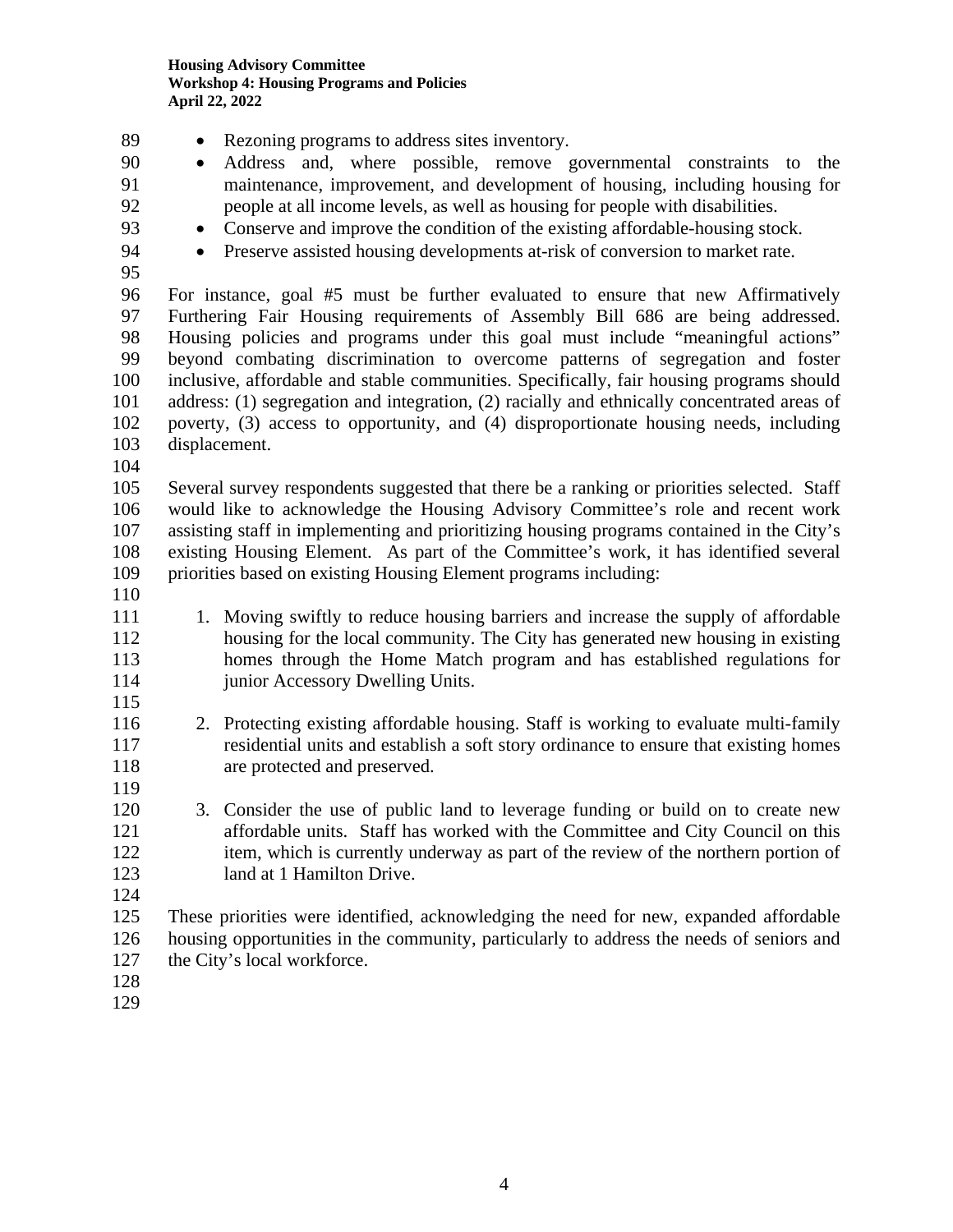**Housing Advisory Committee Workshop 4: Housing Programs and Policies April 22, 2022** 

### 130 **Workshop Discussion**

- 131 The workshop will provide an overview of 132 the above and then invite the community 133 to provide input on how to further the 134 City's housing goals by focusing on the 135 four housing strategies developed by the 136 Housing Advisory Committee, illustrated 137 in Exhibit 3.
- 138

139 As noted above, the Housing Advisory 140 Committee has focused its priorities on 141 targeting the local community and 142 expanding the number of affordable units 143 available in Mill Valley.

- 144
- 145 As part of the workshop staff will also 146 introduce and review the following:
- 147

159

148 • Review of housing needs. There

149 are housing needs based the



- 150 existing demographics of the community, including the fact that: 151 o The median age in Mill Valley is 50, with 23% of the population being 65 152 years or older.
- 153 o 72% of the workforce lives outside of the City.
- 154 o 86% of the community identifies as "white".
- 155 o 29% of all households are cost-burdened paying over 30% of their income 156 towards housing costs.
- 157 **b** 11% of individuals have a disability.
- 158 o Over 5% of individuals are below poverty level incomes.
- 160 Review of existing programs. **ATTACHMENT 1** includes existing housing 161 programs contained in the current Housing Element categorized by housing goal. 162 Community members will have the opportunity to review progress made and 163 provide input on additional action or implementation that the City should consider 164 as part of updating the Housing program to incorporate into the Draft 2023-2031 165 Housing Element. 166
- 167 New housing programs to further fair housing. The City's goal of equal housing 168 will be revised to reflect the goal of affirmatively furthering fair housing. 169 Additional housing programs should address significant disparities in housing 170 needs and access to opportunities and take meaningful actions to overcome 171 patterns of segregation and foster inclusive communities. Programs of interest 172 may include tenant protections; anti-displacement programs; outreach and 173 enforcement of fair housing laws; housing for special needs populations such as 174 seniors, persons with disabilities and/or persons experiencing homelessness. 175 **ATTACHMENT 2** is a draft list of those housing programs of interest to some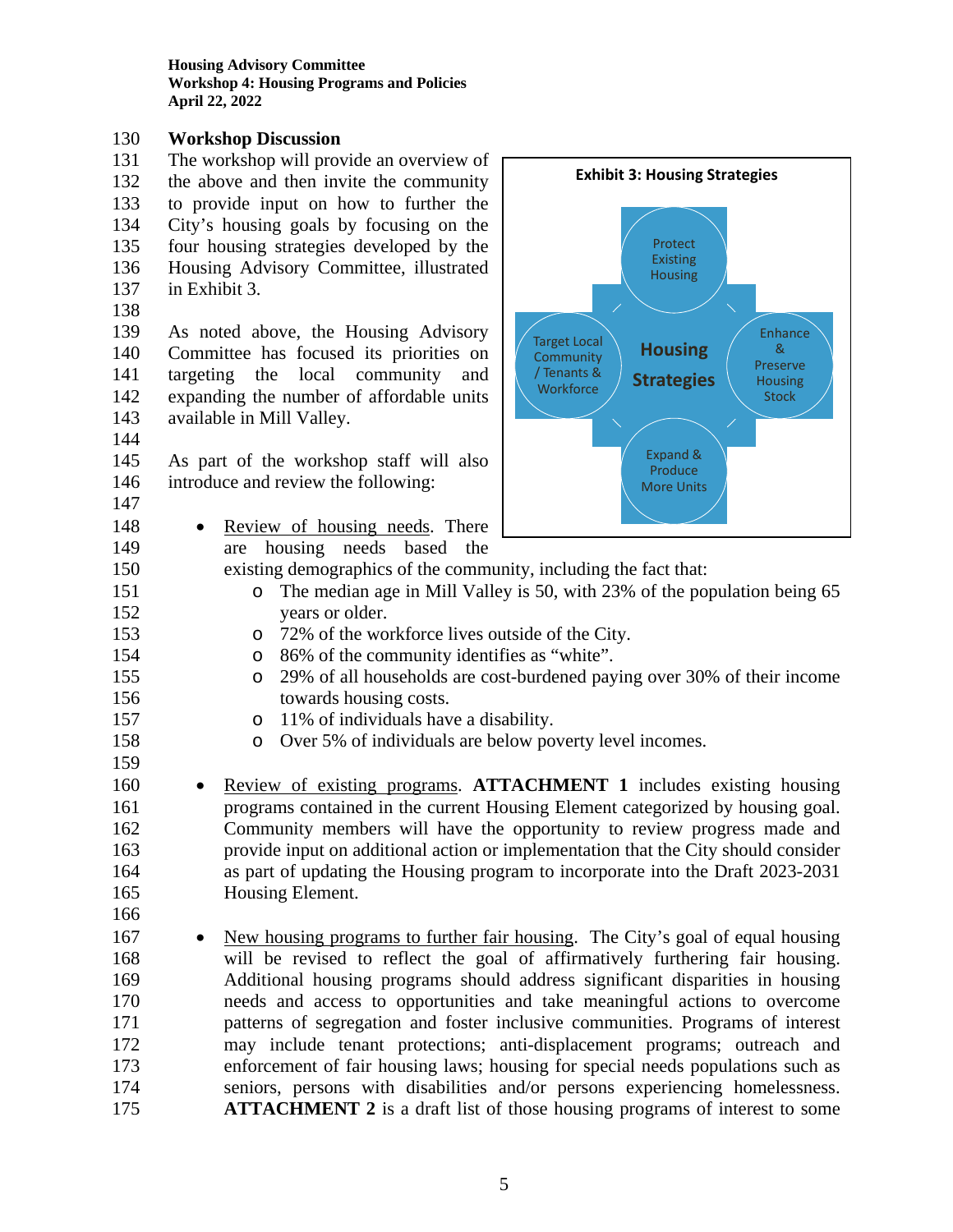176 members of the community to foster diversity, equity and inclusion in Mill 177 Valley. Additional analysis will also be provided as part of the Housing Element 178 Update to identify those programs that may be required to address state laws and 179 further fair housing in Mill Valley. 180 181 • New programs based on community interest. Based on its first workshop, City 182 staff has identified several programs of interest, including: 183 o Co-housing and affordable apartment scale housing 184 o Financial assistance to the local community and/or tenants 185 o Focus on affordable housing senior housing, workforce housing, accessory 186 dwelling units, rental housing 187 o Housing that maintains Mill Valley's character 188 o Community land trusts 189 o Changes to density along certain commercial corridors 190 191 New required housing programs. As previously discussed as part of Workshop 3, 192 State law requires that the City of Mill Valley identify adequate sites, with 193 appropriate zoning and development standards and services to accommodate the 194 locality's share of the regional housing needs for each income level. Based on 195 direction received at the March 22, 2022 Joint City Council/Planning Commission 196 meeting, there will be several new rezoning programs included in the Draft 197 Housing Element. The proposed rezoning and ordinance updates will be included 198 as part of the Draft Housing Element Update, and includes: 199  $200 \t\t\t  $\checkmark$  Small Lot Housing Overlay for those parcels identified on the sites inventory$ 201 that are less than  $\frac{1}{2}$  acre may apply for modified standards to parking, density, 202 height and inclusionary housing requirements in exchange for smaller-scale 203 units (1,000 square feet or less). 204  $205$   $\checkmark$  Opportunity Site Housing Overlay for those parcels identified on the sites 206 inventory that are ½ acre or more may apply for modified standards to 207 parking, density and height. Redevelopment on these sites will also be 208 allowed ministerial review based on objective standards, as required by State 209 Law. 210 211  $\checkmark$  Office Conversion Overlay for those parcels identified on the sites inventory 212 that currently utilize upper floor space as office space. These property owners 213 may convert upper floor space to residential use at modified density standards 214 with parking grandfathered based on existing parking spaces in exchange for 215 smaller-scale units (1,000 square feet or less). These projects will be subject to 216 ministerial review based on objective standards to streamline approval 217 process. 218 219  $\checkmark$  Removal of Conditional Use Permit for Residential Units in Commercial 220 Areas: Because the City is relying on "non-vacant" sites mainly in 221 commercial areas to address its lower income regional housing number, the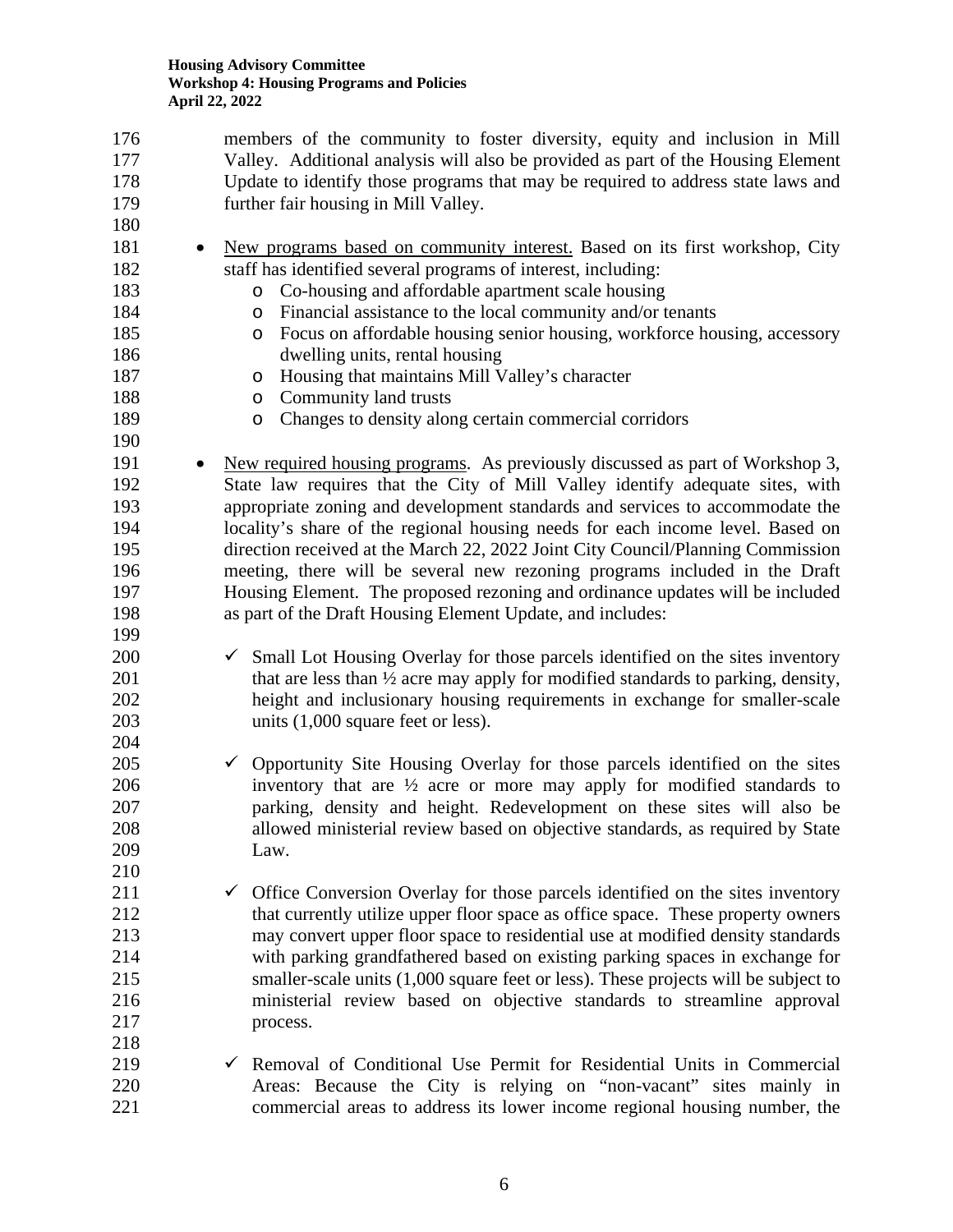222 City must remove the conditional use requirement and allow multi-family

223 residential in its commercial zoning districts.

# 224

# 225 **Next Steps**

226 Staff is working on an aggressive timeline with a Draft Housing Element anticipated for 227 public review by June/July 2022. Staff will document comments received at the 228 Workshop and present an overview to the Housing Advisory Committee (HAC) meeting 229 in early May. At this meeting the community and HAC will have the opportunity to 230 further discuss and evaluate those housing policies and programs that should be included 231 in the Draft Housing Element for Planning Commission review and City Council 232 approval, and then subsequently submitted to the State Department of Housing and 233 Community Development for the initial 60 day review.

234

## 235 **Table 1: Housing Element Project Timeline**

| <b>Housing Element Work Plan</b>                      | <b>Timeframe</b>          |
|-------------------------------------------------------|---------------------------|
| <b>Tasks</b>                                          |                           |
| <b>Identification of Housing Needs</b>                | September – November 2021 |
| <b>Sites Analysis and Inventory</b>                   | November 2021-March 2022  |
| <b>Affirmative Housing Analysis</b>                   | January - May 2022        |
| <b>Constraints Analysis</b>                           | March $-$ May 2022        |
| <b>Housing Goals and Policies</b>                     | April - May 2022          |
| <b>Environmental Review</b>                           | March - December 2022     |
| <b>Draft Document</b>                                 |                           |
| Draft: Initial Public Review with a Minimum of 30-day | June-July 2022            |
| review + 10 business days to respond to comments      |                           |
| Revised Draft: HCD 90-day review                      | July-October 2022         |
| Revised Final Draft: incorporate HCD comments         | October-December 2022     |
| <b>Final Draft: Local Adoption</b>                    | January-March 2023        |
| <b>Final Draft: HCD Certification</b>                 | <b>March-May 31, 2023</b> |

# 236

# 237 **ATTACHMENTS:**

- 238 1. Existing Housing Programs
- 239 2. Possible Programs to Address Diversity, Inclusion and Equity
- 240

## 241 **Online Resources:**

- 242 Registration for the May 17, 2022 Housing Advisory Committee available on the City's
- 243 Housing Element Page: www.cityofmillvalley.org/housingelement
- 244
- 245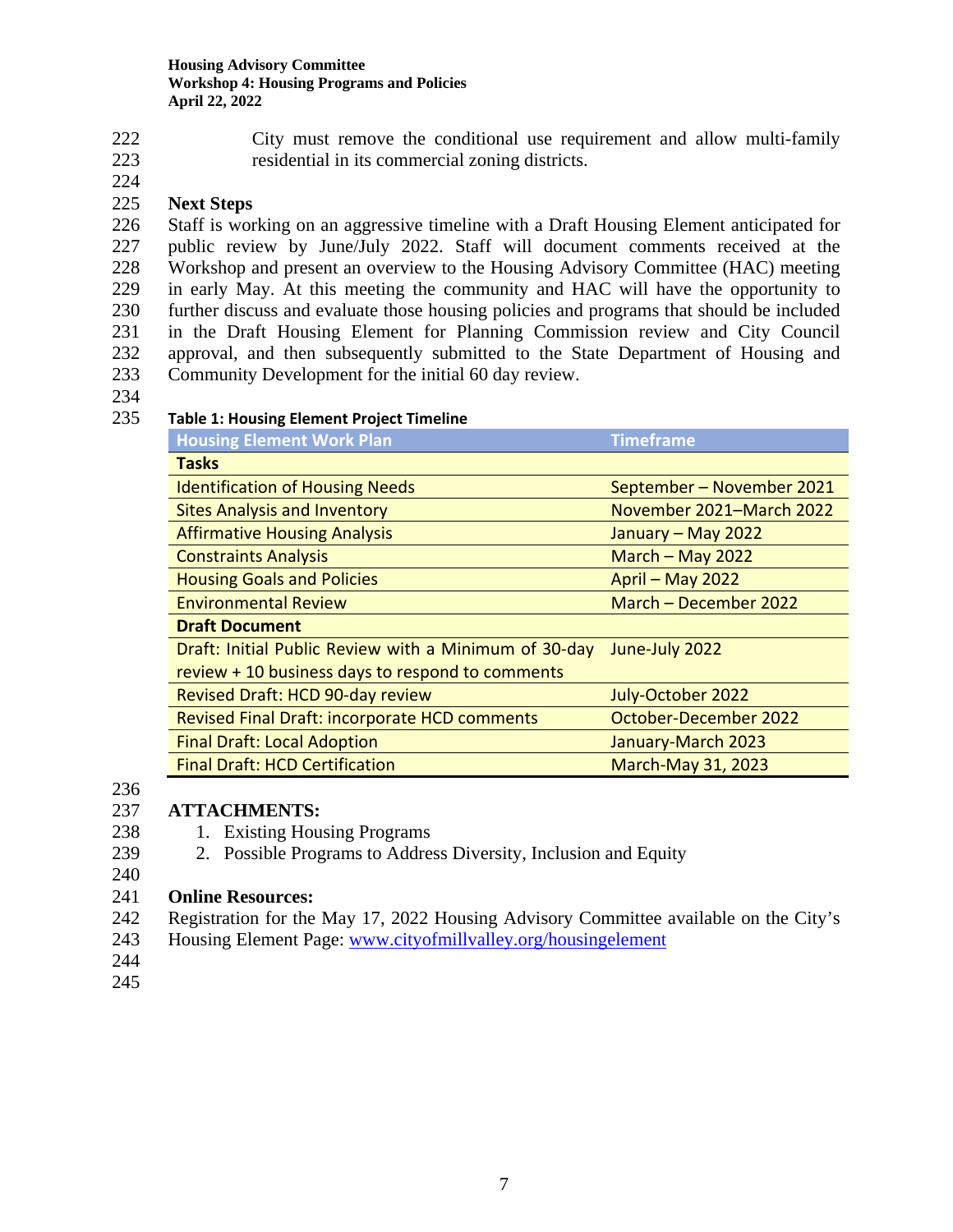|                                                                                                                                                                                                      | <b>Status of Existing Mill Valley Housing Element Programs</b>                                                                                                                                                                                                                                                       |                                                                                                                                                                                                                                                                                                                                                                                                                |                                   |  |
|------------------------------------------------------------------------------------------------------------------------------------------------------------------------------------------------------|----------------------------------------------------------------------------------------------------------------------------------------------------------------------------------------------------------------------------------------------------------------------------------------------------------------------|----------------------------------------------------------------------------------------------------------------------------------------------------------------------------------------------------------------------------------------------------------------------------------------------------------------------------------------------------------------------------------------------------------------|-----------------------------------|--|
| HOUSING & NEIGHBORHOOD QUALITY: Maintain and enhance the quality and affordability of existing housing and ensure new development is                                                                 |                                                                                                                                                                                                                                                                                                                      |                                                                                                                                                                                                                                                                                                                                                                                                                |                                   |  |
| compatible with Mill Valley's small town character and many environmental, community neighborhood and scenic attributes.<br>Program                                                                  | <b>Progress and Accomplishments</b>                                                                                                                                                                                                                                                                                  | <b>Notes- Considerations for HE Update</b>                                                                                                                                                                                                                                                                                                                                                                     | <b>Housing</b><br><b>Strategy</b> |  |
| 1. Residential Design Guidelines.<br>Develop and adopt Multi-Family Design Guidelines<br>which address development compatibility and<br>promote sustainable site design and building<br>practices.   | Completed and in process.<br>Original set of design guidelines and<br>standards adopted in 2016. Additional<br>update in process to update standards<br>and guidelines to address new state<br>laws requiring "objective" standards<br>and guidelines (SB 330, SB 35, Housing<br>Accountability Act, etc.).          | Include in update. "Objective"<br>standards and guidelines pending<br>public review. Coordinating with local<br>jurisdictions and the County of Marin to<br>develop a toolkit to address objective<br>standards. Paid through State grant<br>funding available through SB2.                                                                                                                                    | Enhance<br>Produce                |  |
| 2. Historic Preservation Guidelines and<br>Incentives.<br>Explore revising the H-O Ordinance to clarify<br>demolition procedures and role of the Historical<br>Society.                              | In process.<br>In 2021 City Council adopted a Historic<br><b>Context Statement, Historic Resources</b><br><b>Inventory Survey Report and Property</b><br>List.                                                                                                                                                       | Include in update. Next steps include<br>developing a Historic Preservation<br>Ordinance and local preservation<br>incentives.                                                                                                                                                                                                                                                                                 | Enhance                           |  |
| 3. Housing Maintenance and Public Information.<br>Publicize rehabilitation assistance and energy<br>retrofit programs. Goal to provide rehabilitation<br>assistance to five lower income households. | On-going.<br>2018: County grant to assist with<br>energy retrofits<br>MCE continued to offer rebates for<br>solar and electric cars. MHA offers<br>rehabilitation assistance to low<br>income households. Additional<br>financial incentives could come from<br>Trust Fund should it be identified as a<br>priority. | Include in update. Program should<br>include establishing relationships<br>and/or partnerships with property<br>managers/owners of Multi-Family<br>Residential buildings so that<br>information is exchanged on various<br>opportunities that are available to<br>maintain properties. Require safety<br>retrofits to Multi-Family Residential<br>properties, including adoption of a soft<br>story ordinance. | $\zeta$<br>Enhance                |  |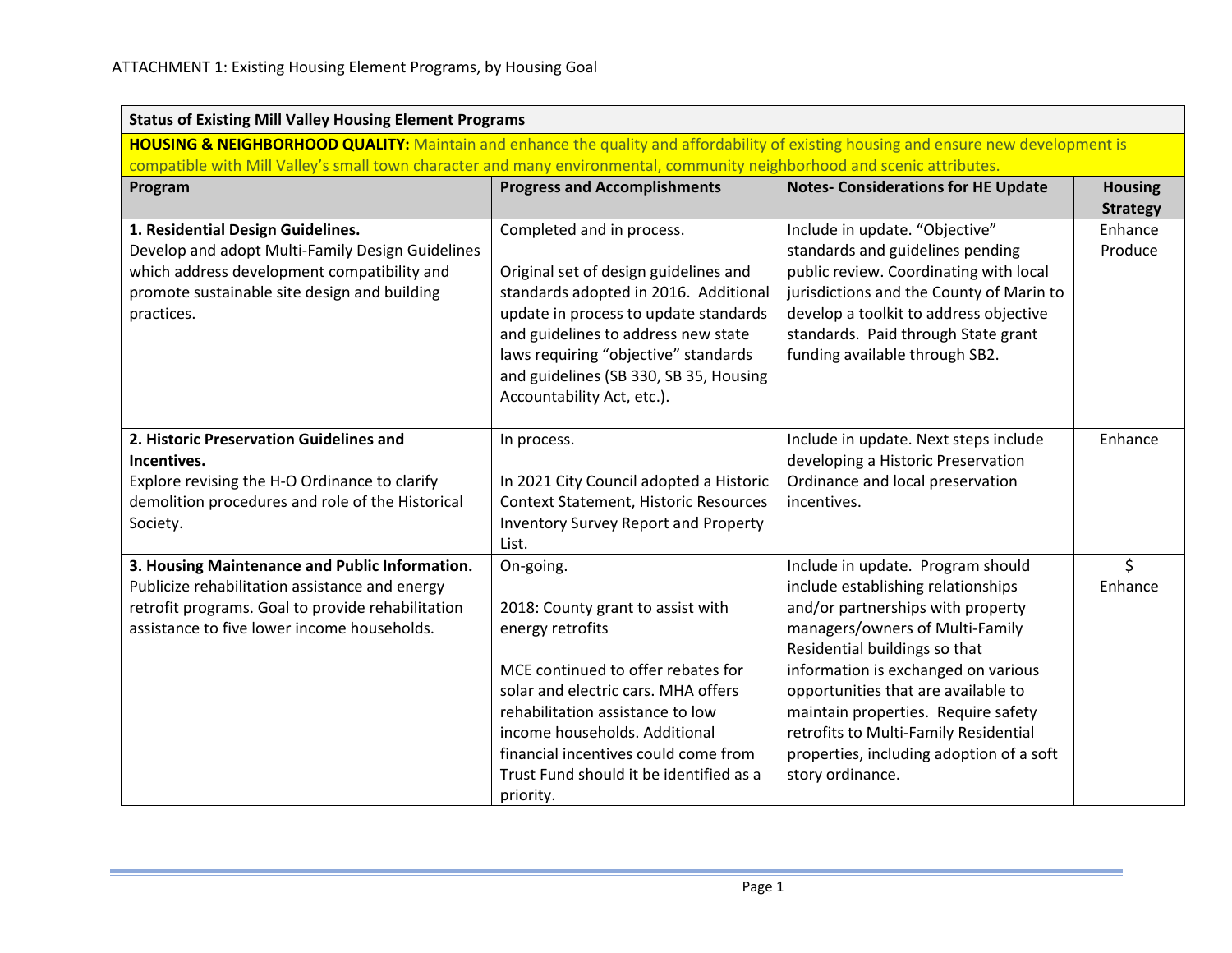| <b>Status of Existing Mill Valley Housing Element Programs</b> |                                           |                                          |         |
|----------------------------------------------------------------|-------------------------------------------|------------------------------------------|---------|
| 4. Preservation of Existing Affordable Rental                  | On-going.                                 | Consider modifying or adding a new       | \$      |
| Housing. Consider regulations and incentives for               |                                           | program titled: "preserve existing       | Protect |
| property owners to maintain their existing rental              | Short term rental program was             | housing" (not just affordable rental     | Enhance |
| housing as opposed to tearing down building                    | established in 2016. All short term       | housing).                                |         |
| and/or converting rental units to for-sale units or            | rentals must register through business    |                                          |         |
| commercial space.                                              | license process with supplemental         | Potential implementation measures        |         |
|                                                                | forms and fees required to rent short     | could include: establishing anti-neglect |         |
| Evaluate allowing rental projects to utilize funds             | term.                                     | regulations; increased demolition fees;  |         |
| that are set aside in a Local Affordable Housing               |                                           | etc.                                     |         |
| Trust Fund (Program #17) for the purposes of                   | Short term rentals are allowed only in    |                                          |         |
| rehabilitating buildings while maintaining                     | Family<br>Single<br>Zoning<br>Districts.  | Consider 1-to-1 unit replacement         |         |
| affordable rent levels.                                        | However, new ADUS approved since          | requirement indicating that "non-        |         |
|                                                                | 2018 may not be rented on a short-        | vacant sites" must replace units         |         |
| Consider regulating short-term rentals (less than              | term (less than 30 day) basis. The City   | affordable to the same or lower income   |         |
| 30 days) in single family residential areas as a               | monitors short term rentals through a     | level as a condition of any development  |         |
| means of increasing the availability of rental                 | third party to ensure that the short-     | on non-vacant site. This program will    |         |
| properties for longer term residence (as opposed               | term rental is registered in Mill Valley. | help address concerns about tear         |         |
| to vacation rentals).                                          |                                           | down/rebuild scenarios that reduce       |         |
|                                                                | Staff continues to provide updates and    | affordability of housing stock and also  |         |
|                                                                | monitor the number of short-term          | will allow existing non-conforming       |         |
|                                                                | rentals in town. Currently, there are     | buildings that exceed current density    |         |
|                                                                | approximately 100 registered short-       | standards to maintain the existing       |         |
|                                                                | term rentals that operate in Mill Valley. | number of units on site.                 |         |
| 5. Preservation of Existing Deed Restricted                    | On-going. Long-term affordability         | Include in update. This has been         | Protect |
| Affordable Rental Housing. Continue to contract                | restrictions are required. Affordable     | effective in maintaining the             |         |
| with MHA to ensure compliance with affordability               | rental housing typically managed          | affordability in over 300 existing       |         |
| restrictions. Require long-term affordability                  | through non-profit organizations that     | housing units. Continue to extend the    |         |
| controls on future affordable housing units.                   | operate affordable housing sites.         | program with further opportunities       |         |
|                                                                |                                           | through MHA.                             |         |
|                                                                |                                           |                                          |         |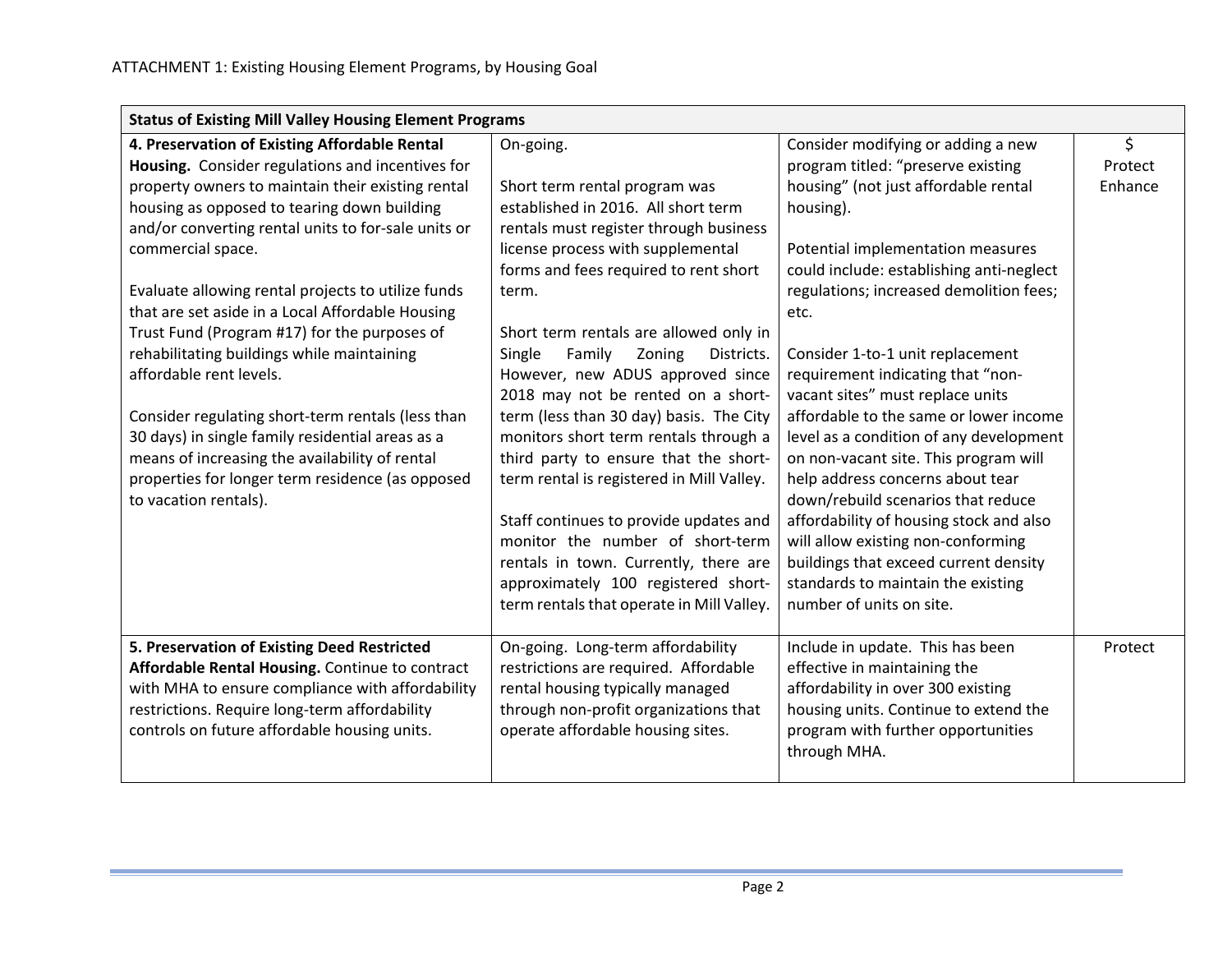| HOUSING SUPPLY & DIVERSITY: Provide opportunities for a range of housing types suited to residents of varying lifestyle needs and income levels. |                                             |                                                                           |                                   |
|--------------------------------------------------------------------------------------------------------------------------------------------------|---------------------------------------------|---------------------------------------------------------------------------|-----------------------------------|
| Program                                                                                                                                          | <b>Progress and Accomplishments</b>         | <b>Notes- Considerations for HE Update</b>                                | <b>Housing</b><br><b>Strategy</b> |
| 6. Mixed Use Zoning in Commercial Districts.<br>Evaluate modifications to residential development                                                | Partially Completed.                        | Include in update.                                                        | Produce                           |
| regulations in Commercial districts. Remove CUP                                                                                                  | Contained Mixed Use / Multi-Family          | CUP requirement to permit multi-family                                    |                                   |
| for multi-family and mixed uses for residential                                                                                                  | Development Standards adopted in            | and mixed-use buildings in commercial                                     |                                   |
| above ground floor or off commercial street<br>frontage.                                                                                         | 2016.                                       | areas must be removed.                                                    |                                   |
| 7. Micro-Apartment Units.                                                                                                                        | Completed. Contained in Mixed Use /         | Do not include in update, unless there                                    | Produce                           |
| Explore the feasibility of encouraging and                                                                                                       | Multi-Family Standards adopted in           | is an interest to update the standard,                                    |                                   |
| incentivizing micro-apartment units.                                                                                                             | 2016. Micro units as 1/2 a unit (or .5      | such as modifying the ratio of allowable                                  |                                   |
|                                                                                                                                                  | density) as an incentive. Regulations       | micro-units allowed per development.                                      |                                   |
|                                                                                                                                                  | also limit the number of microunits to      |                                                                           |                                   |
|                                                                                                                                                  | 20% of the total units in a<br>development. |                                                                           |                                   |
|                                                                                                                                                  |                                             |                                                                           |                                   |
| 8. Second Units/Accessory Dwelling Units (ADUs).                                                                                                 | Completed & On-going.                       | Include in update. Additional updates                                     | Produce                           |
| Conduct a survey of recently built second units,                                                                                                 |                                             | anticipated to address Very High Fire                                     |                                   |
| and adopt ordinance amendments to ensure                                                                                                         | The ADU Ordinance was updated in            | Severity Zone and other community                                         |                                   |
| maintenance of second units as per City approval.                                                                                                | 2021. The regulations continue to           | interests such as ADUs above a garage.                                    |                                   |
| Seek to create an average of eight second units                                                                                                  | balance the production of housing           |                                                                           |                                   |
| annually.                                                                                                                                        | with hazards and safety (see Program        | County-wide<br>The<br>ADU<br>website                                      |                                   |
|                                                                                                                                                  | $35$ ).                                     | (ADUMarin.org) was launched in late<br>2020, which was funded through the |                                   |
|                                                                                                                                                  | County-wide survey conducted in             | The website provides<br>SB2 grant.                                        |                                   |
|                                                                                                                                                  | 2020. Averaging well over 8+ new            | information on regulations, floor plans,                                  |                                   |
|                                                                                                                                                  | ADUs annually. In 2021, 29 building         | video testimonials and a calculator for                                   |                                   |
|                                                                                                                                                  | permits were issued for ADUs.               | establishing approximate costs. Three                                     |                                   |
|                                                                                                                                                  |                                             | county-wide webinars were hosted to                                       |                                   |
|                                                                                                                                                  |                                             | facilitate discussion and interest in                                     |                                   |
|                                                                                                                                                  |                                             | ADUs.                                                                     |                                   |
|                                                                                                                                                  |                                             |                                                                           |                                   |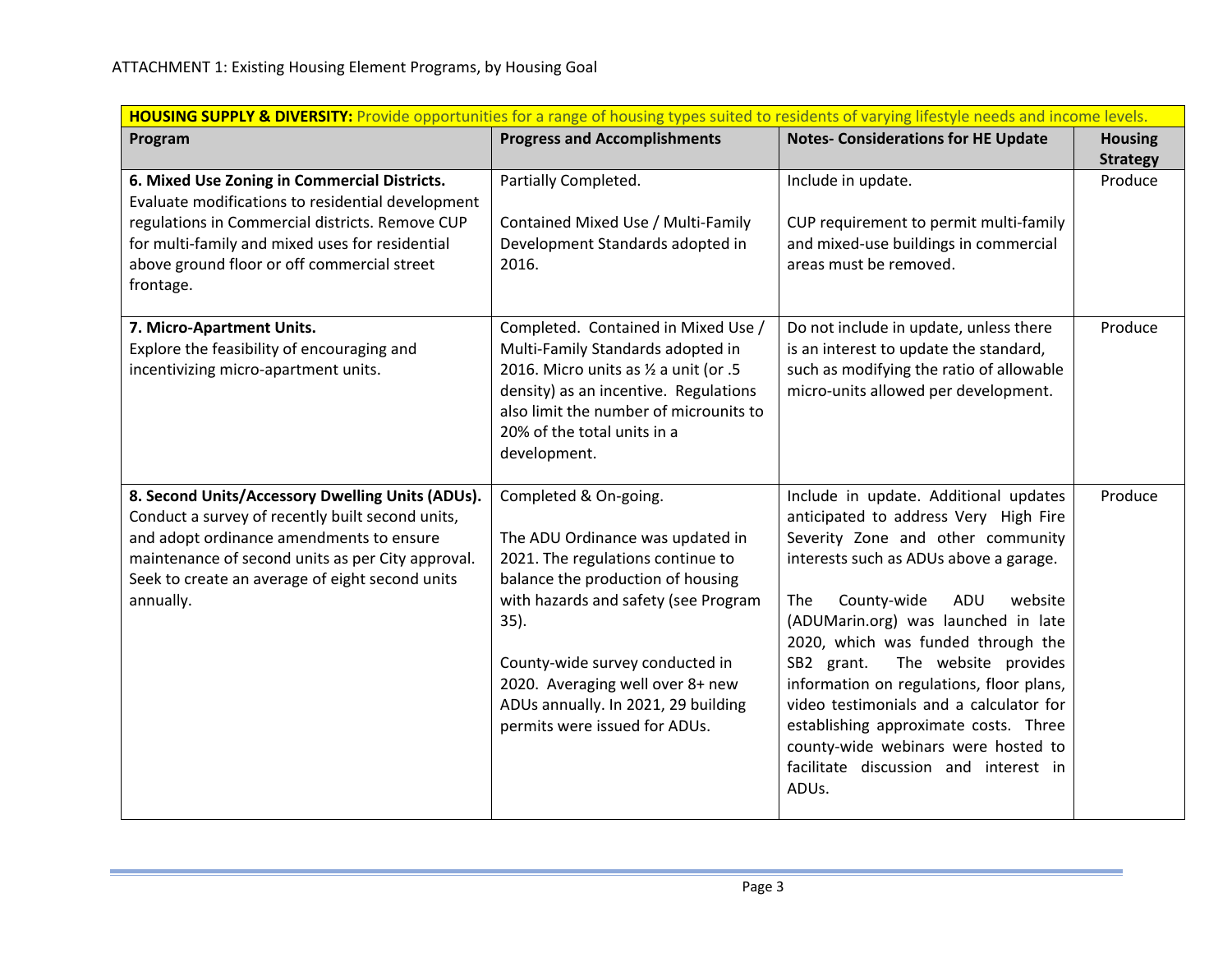| 9. Junior Second Units.<br>Consider adopting regulations.                                                                                                                                                                                                                                                     | Completed. Adopted in 2020. See<br>Program 8 above.                                                                                                                                                                                                                                                                                                                                                                                                                                                                                                                                                                                           | Do not include in update.                                                                                                                                                                                                                                                                                                                                                                                                                                                                                                                                                                                                                                                                                                                                                | Produce |
|---------------------------------------------------------------------------------------------------------------------------------------------------------------------------------------------------------------------------------------------------------------------------------------------------------------|-----------------------------------------------------------------------------------------------------------------------------------------------------------------------------------------------------------------------------------------------------------------------------------------------------------------------------------------------------------------------------------------------------------------------------------------------------------------------------------------------------------------------------------------------------------------------------------------------------------------------------------------------|--------------------------------------------------------------------------------------------------------------------------------------------------------------------------------------------------------------------------------------------------------------------------------------------------------------------------------------------------------------------------------------------------------------------------------------------------------------------------------------------------------------------------------------------------------------------------------------------------------------------------------------------------------------------------------------------------------------------------------------------------------------------------|---------|
| 10. Affordable Housing Overlay.<br>Adopt an Affordable Housing Overlay for the<br>Redwoods site, specifying development incentives<br>tailored to the site. Coordinate with property<br>owners in facilitating public review of<br>development proposals, and in application for<br>affordable housing funds. | On-going. Coordination with<br>Redwoods continues.                                                                                                                                                                                                                                                                                                                                                                                                                                                                                                                                                                                            | Include in update. Three new overlays<br>are proposed for the Housing Element<br>Update to facilitate affordable housing,<br>including: office conversion, small lots<br>and opportunity sites.                                                                                                                                                                                                                                                                                                                                                                                                                                                                                                                                                                          | Produce |
| 11. Lot Consolidation Incentives.<br>Adopt lot consolidation incentives in coordination<br>with Multi-family Design Guidelines.                                                                                                                                                                               | Completed.                                                                                                                                                                                                                                                                                                                                                                                                                                                                                                                                                                                                                                    | Include in update. Additional<br>incentives will be available for those<br>parcels on the sites inventory and<br>proposed overlay (Program 10).                                                                                                                                                                                                                                                                                                                                                                                                                                                                                                                                                                                                                          | Produce |
| 12. Publicly-Owned Land for Affordable Housing.<br>Prepare inventory of publicly-owned land. Modify<br>City's zoning regulations to allow residential uses<br>in C-F zone.                                                                                                                                    | Partially Completed.<br>City staff has worked through the<br>Housing Advisory Committee on this<br>program. On June 21, 2021 City Council<br>reviewed and accepted the Housing<br>Advisory<br>Committee's<br>recommendations<br>select the<br>to<br>northern portion of the 1 Hamilton<br>city-owned parcel and issue a Request<br>for Qualifications to solicit interest and<br>partner with a non-profit home<br>builder. This portion of land has been<br>deemed "exempt surplus land" for the<br>sole purpose of building affordable<br>homes on the property and the City has<br>an exclusive negotiating agreement<br>with EAH Housing. | Include in update. Update this program<br>further<br>evaluate<br>housing<br>to<br>opportunities<br>owned<br>on<br>public<br>including:<br>further<br>properties,<br>a)<br>collaboration with educational facilities<br>and religious institutions to facilitate<br>housing opportunities; b) further<br>investigation of city-owned parcels,<br>particularly the Miller Avenue and<br>Edgewood sites, to remove existing<br>barriers to development (e.g. floodway<br>designation and open space easement);<br>and c) use of the City's Affordable<br>Housing Trust Fund to assist with<br>studies<br>feasibility<br>to<br>determine<br>redevelopment potential.<br>Further explore an "C-F housing<br>overlay" based on interests from<br>property owners and to better | Produce |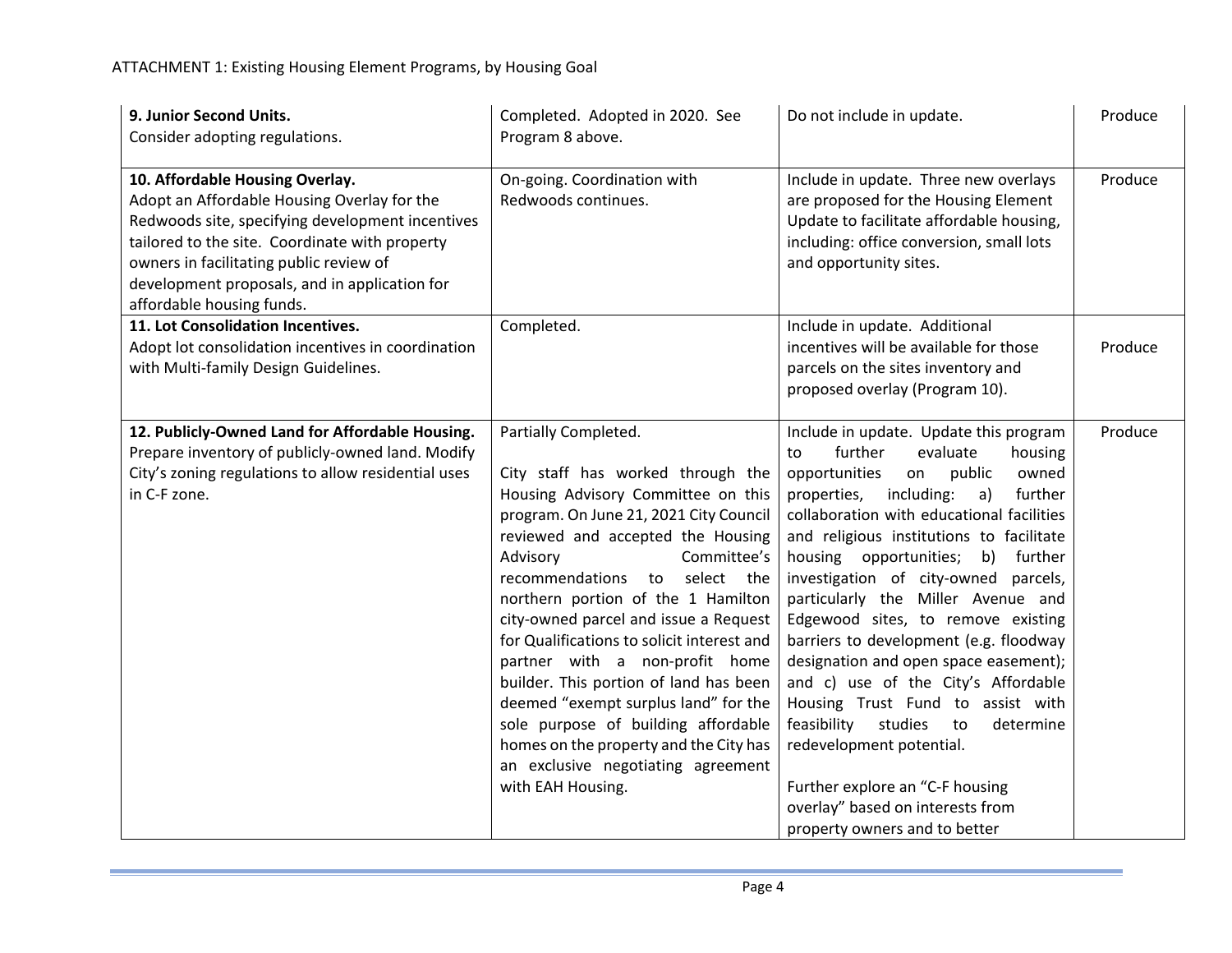| 13. Non-Traditional Housing Types.               | Partially completed.                                                                                                                                                     | understand how housing could be<br>incorporated onto such sites. As part of<br>the 2023-2031 Housing Element<br>update, staff had discussed modifying<br>zoning regulations in CF Zones. Several<br>members of the public have expressed<br>concern applying blanket regulations to<br>allow residential uses in C-F zones<br>currently occupied by churches, schools<br>and city-facilities. Additional research<br>required to determine how to balance<br>and not loose these community assets<br>to housing. Some members of the<br>community have indicated to select<br>certain parcels rather than all C-F Zoned<br>properties.<br>Include in update. Additional policies | Enhance |
|--------------------------------------------------|--------------------------------------------------------------------------------------------------------------------------------------------------------------------------|----------------------------------------------------------------------------------------------------------------------------------------------------------------------------------------------------------------------------------------------------------------------------------------------------------------------------------------------------------------------------------------------------------------------------------------------------------------------------------------------------------------------------------------------------------------------------------------------------------------------------------------------------------------------------------|---------|
| Modify Zoning Ordinance to develop standards for | Regulations include junior accessory                                                                                                                                     | to consider include: Regulations for co-                                                                                                                                                                                                                                                                                                                                                                                                                                                                                                                                                                                                                                         | Produce |
| new housing typologies.                          | dwelling units and duplexes in single<br>family zones. The City has also<br>launched the Home Match program to<br>facilitate co-housing/shared housing<br>opportunities. | housing or live/work housing.                                                                                                                                                                                                                                                                                                                                                                                                                                                                                                                                                                                                                                                    |         |
| 14. Maintain and Monitor Capacity in Sites       | Completed and On-going.                                                                                                                                                  | Include in update. Minimum density                                                                                                                                                                                                                                                                                                                                                                                                                                                                                                                                                                                                                                               | Produce |
| Inventory.                                       |                                                                                                                                                                          | standards exist to ensure that multi-                                                                                                                                                                                                                                                                                                                                                                                                                                                                                                                                                                                                                                            |         |
| Amend Ordinance to strengthen and enhance the    |                                                                                                                                                                          | family and commercial zoned sites are                                                                                                                                                                                                                                                                                                                                                                                                                                                                                                                                                                                                                                            |         |
| program's effectiveness in providing affordable  |                                                                                                                                                                          | being redeveloped in an efficient                                                                                                                                                                                                                                                                                                                                                                                                                                                                                                                                                                                                                                                |         |
| housing.                                         |                                                                                                                                                                          | manner.                                                                                                                                                                                                                                                                                                                                                                                                                                                                                                                                                                                                                                                                          |         |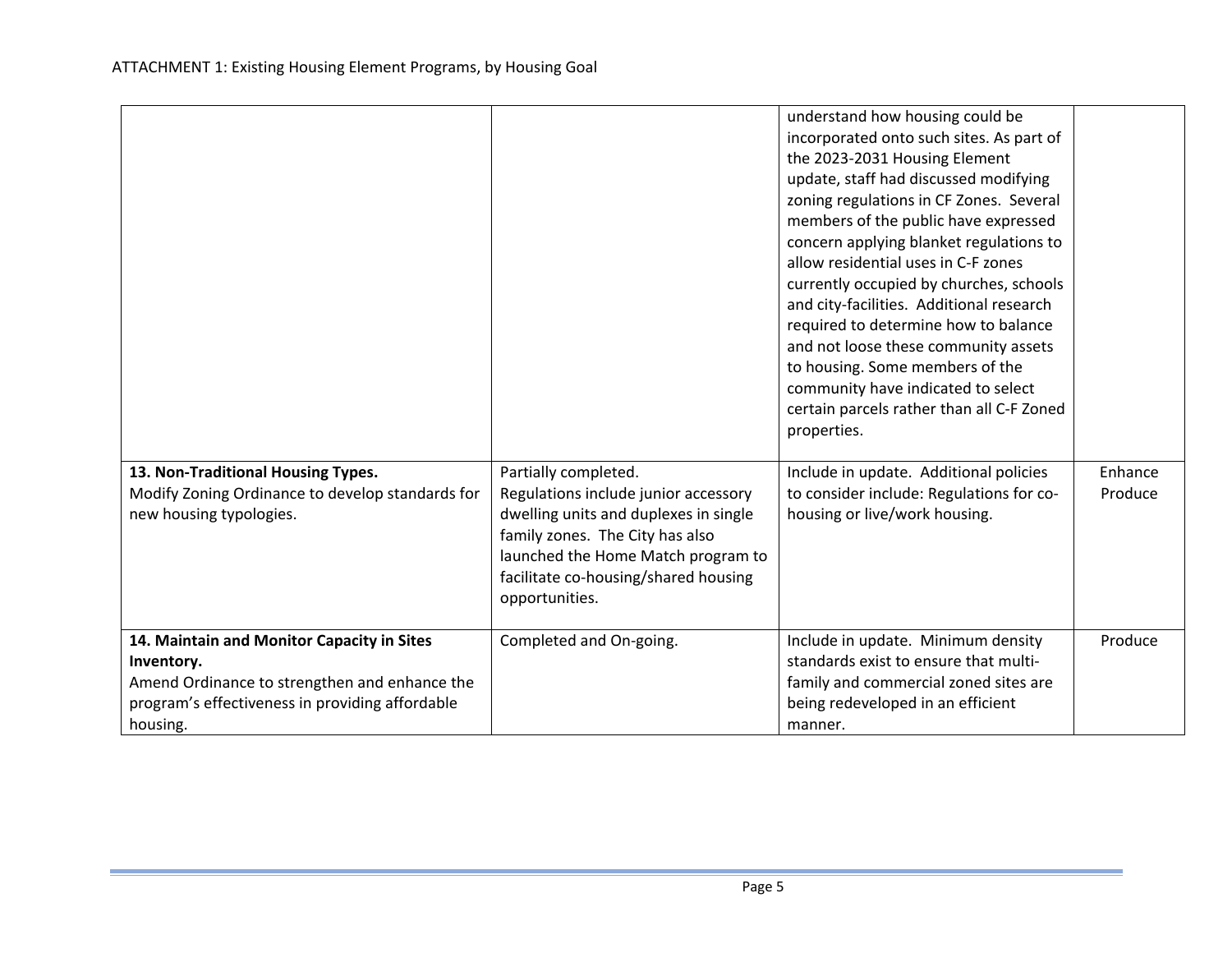| <b>HOUSING AFFORDABILITY:</b> Enhance housing affordability so that modest income households can join                                                        |                                                                                                                                                                                                                                                                                                                                                                                                                                                         |                                                                                                                                                                              |                               |  |  |
|--------------------------------------------------------------------------------------------------------------------------------------------------------------|---------------------------------------------------------------------------------------------------------------------------------------------------------------------------------------------------------------------------------------------------------------------------------------------------------------------------------------------------------------------------------------------------------------------------------------------------------|------------------------------------------------------------------------------------------------------------------------------------------------------------------------------|-------------------------------|--|--|
|                                                                                                                                                              | and remain an integral part of the Mill Valley community.                                                                                                                                                                                                                                                                                                                                                                                               |                                                                                                                                                                              |                               |  |  |
| Program                                                                                                                                                      | <b>Progress and Accomplishments</b>                                                                                                                                                                                                                                                                                                                                                                                                                     | <b>Notes- Considerations for HE Update</b>                                                                                                                                   | <b>Housing</b>                |  |  |
| 15. Inclusionary Housing Regulations. Amend<br>Zoning Ordinance to strengthen effectiveness of<br>providing affordable housing and comply with<br>state law. | Completed.<br>Extensive update (2017), small update<br>to incorporate requirements for rental<br>units (2018). Requires projects with<br>four or more units to build 25% of new<br>units at affordable levels (split<br>between low and moderate).                                                                                                                                                                                                      | Do not include in update, unless there<br>is interest in updating the<br>requirements.                                                                                       | <b>Strategy</b><br>Produce    |  |  |
| 16. Single-Family Housing Impact Fee.<br>Conduct nexus study to assess impact of single-<br>family construction on affordable housing<br>demand.             | Completed. A 1% fee is collected for<br>all residential remodels over \$105K.<br>These fees are deposited in the<br>Affordable Housing Trust Fund<br>earmarked to fund projects that<br>enhance, produce or protect<br>affordable housing. Approximately<br>\$300K is collected annually with the<br>Fund at \$1M since 2018. The Trust<br>Fund This has helped fund the Home<br>Match Program and 1 Hamilton<br>environmental and feasibility studies. | Include in update indicating City Council<br>to monitor the impact fee to determine<br>the applicability every 5 years (as<br>required under the mitigation fee act).        | Protect<br>Enhance<br>Produce |  |  |
| 17. Local Affordable Housing Fund. Establish a<br>dedicated Affordable Housing Fund with<br>implementing regulations for deposit of in-lieu fee<br>revenues. | Completed.                                                                                                                                                                                                                                                                                                                                                                                                                                              | Include in update.                                                                                                                                                           | Protect<br>Enhance<br>Produce |  |  |
| 18. Affordable Housing Development Assistance.<br>Provide financial and regulatory incentives to<br>private developers for affordable housing.               | On-going. Loan programs available<br>through Marin County and Marin<br>Housing Authority.                                                                                                                                                                                                                                                                                                                                                               | Include in update. Additional financial<br>incentives could also come from Trust<br>Fund, should it be identified as a<br>priority. Or, reduced fees could be<br>considered. | $\zeta$<br>Enhance<br>Produce |  |  |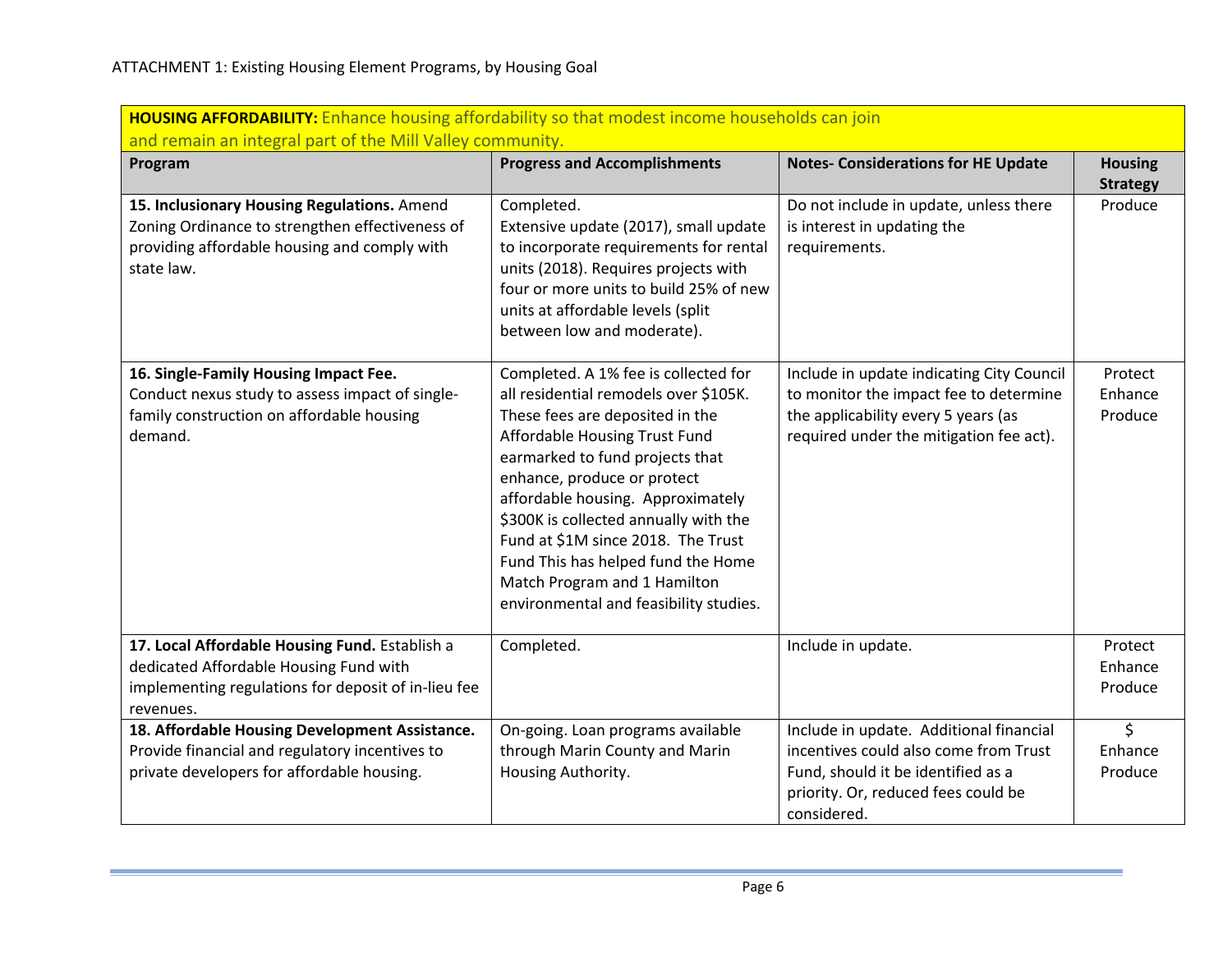| 19. Partnerships for Affordable Housing. Work<br>through Nonprofit Housing Association of                                                                       | On-going.                                                                                                                                                                                             | Include in update. Additional financial<br>incentives could come from Trust Fund, | Enhance |
|-----------------------------------------------------------------------------------------------------------------------------------------------------------------|-------------------------------------------------------------------------------------------------------------------------------------------------------------------------------------------------------|-----------------------------------------------------------------------------------|---------|
| Northern California to identify and explore<br>partnerships with affordable housing providers.                                                                  | Coordination with Marin County and<br>Marin Housing Authority continues.                                                                                                                              | should it be identified as a priority.                                            | Produce |
| 20. Homebuyer Assistance. Continue participation<br>with Marin Housing to administer Below Market<br>Rate homeownership program.                                | On-going. Required as part of the<br>City's inclusionary housing program<br>(25% of all new units in developments<br>of 4 or more must be sold or rented at<br>low and moderate affordability levels) | Include in update.                                                                | Produce |
| 21. Section 8 Rental Assistance.<br>Continue to offer tenants information regarding<br>Section 8 and encourage landlords to register units<br>with the program. | On-going.                                                                                                                                                                                             | Include in update.                                                                | Protect |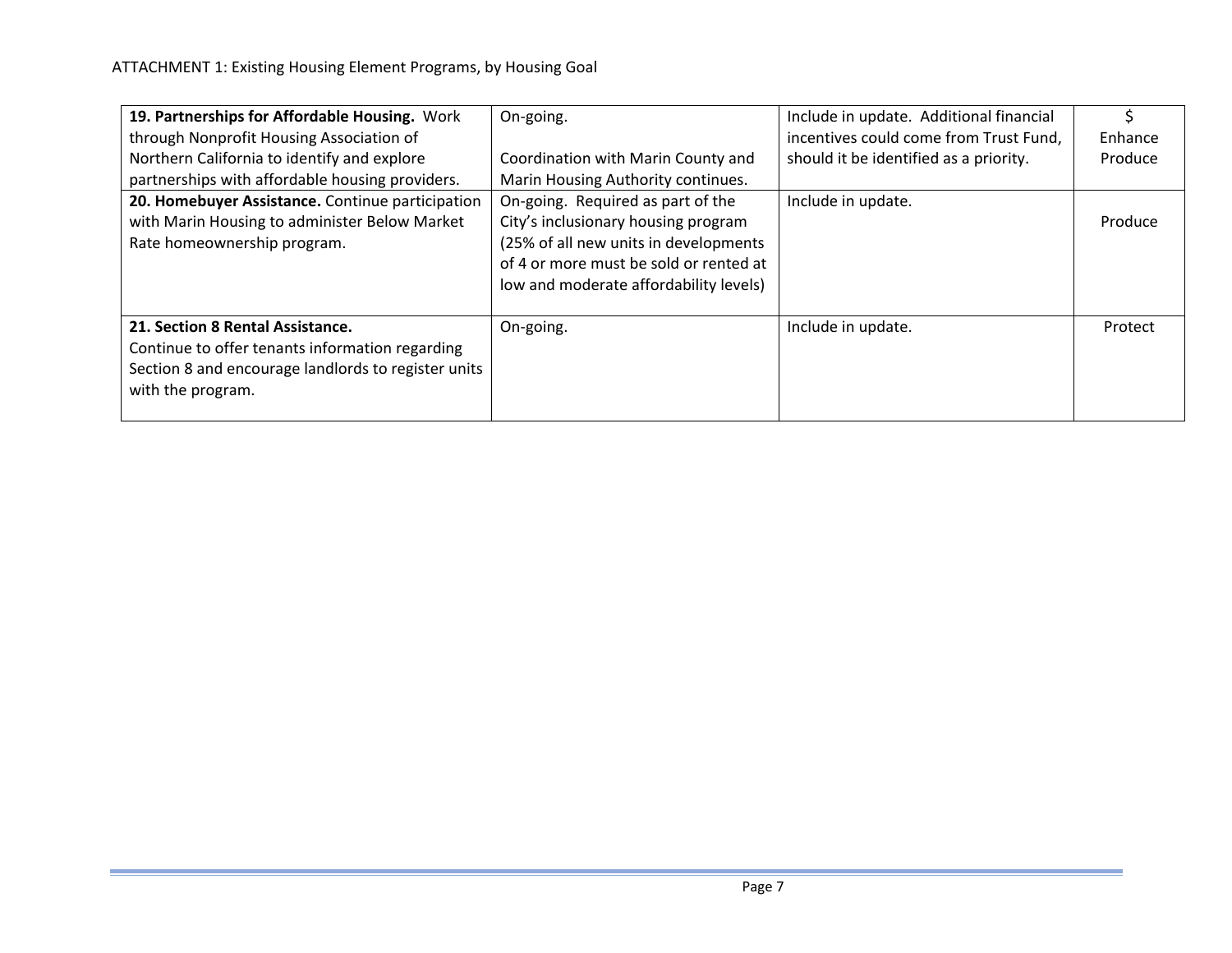| Program                                                                                        | <b>Progress and Accomplishments</b> | <b>Notes- Considerations for HE Update</b>                                   | <b>Housing</b><br><b>Strategy</b> |
|------------------------------------------------------------------------------------------------|-------------------------------------|------------------------------------------------------------------------------|-----------------------------------|
| 22. Update Land Use Map and Zoning Code.<br>Establish minimum and maximum residential          | Complete.                           | Include in update.                                                           | Enhance<br>Produce                |
| densities for residential districts, and maximum                                               | Minimum and maximum densities       | Required rezoning program: new                                               |                                   |
| densities and development standards for                                                        | completed with General Plan Update  | overlay zoning districts to                                                  |                                   |
| residential uses in commercial districts. Monitor to<br>ensure adequate sites to address RHNA. | (2013).                             | accommodate RHNA.                                                            |                                   |
|                                                                                                |                                     | Rezone the Miller Ave/Presidio area to                                       |                                   |
|                                                                                                |                                     | align Land Use and Zoning so the                                             |                                   |
|                                                                                                |                                     | designated uses are compatible.                                              |                                   |
|                                                                                                |                                     | Rezone 300 East Blithedale (Comcast)                                         |                                   |
|                                                                                                |                                     | Required<br>rezoning<br>program:<br>all                                      |                                   |
|                                                                                                |                                     | residential projects in commercial areas.                                    |                                   |
|                                                                                                |                                     | Because the City must rely on                                                |                                   |
|                                                                                                |                                     | commercial and mixed use sites to                                            |                                   |
|                                                                                                |                                     | accommodate over 50% of its very low-                                        |                                   |
|                                                                                                |                                     | and low-income RHNA, the City will be<br>required to rezone those commercial |                                   |
|                                                                                                |                                     | and mixed use sites that are identified in                                   |                                   |
|                                                                                                |                                     | the Sites Inventory to allow fully                                           |                                   |
|                                                                                                |                                     | residential projects and require that for                                    |                                   |
|                                                                                                |                                     | any mixed-use projects proposed on                                           |                                   |
|                                                                                                |                                     | those sites that 50% of the floor area                                       |                                   |
|                                                                                                |                                     | must be occupied for residential uses.                                       |                                   |
|                                                                                                |                                     | Rezoning must occur within 3 years of                                        |                                   |
|                                                                                                |                                     | adoption of the Housing Element                                              |                                   |
|                                                                                                |                                     | (January 2026).                                                              |                                   |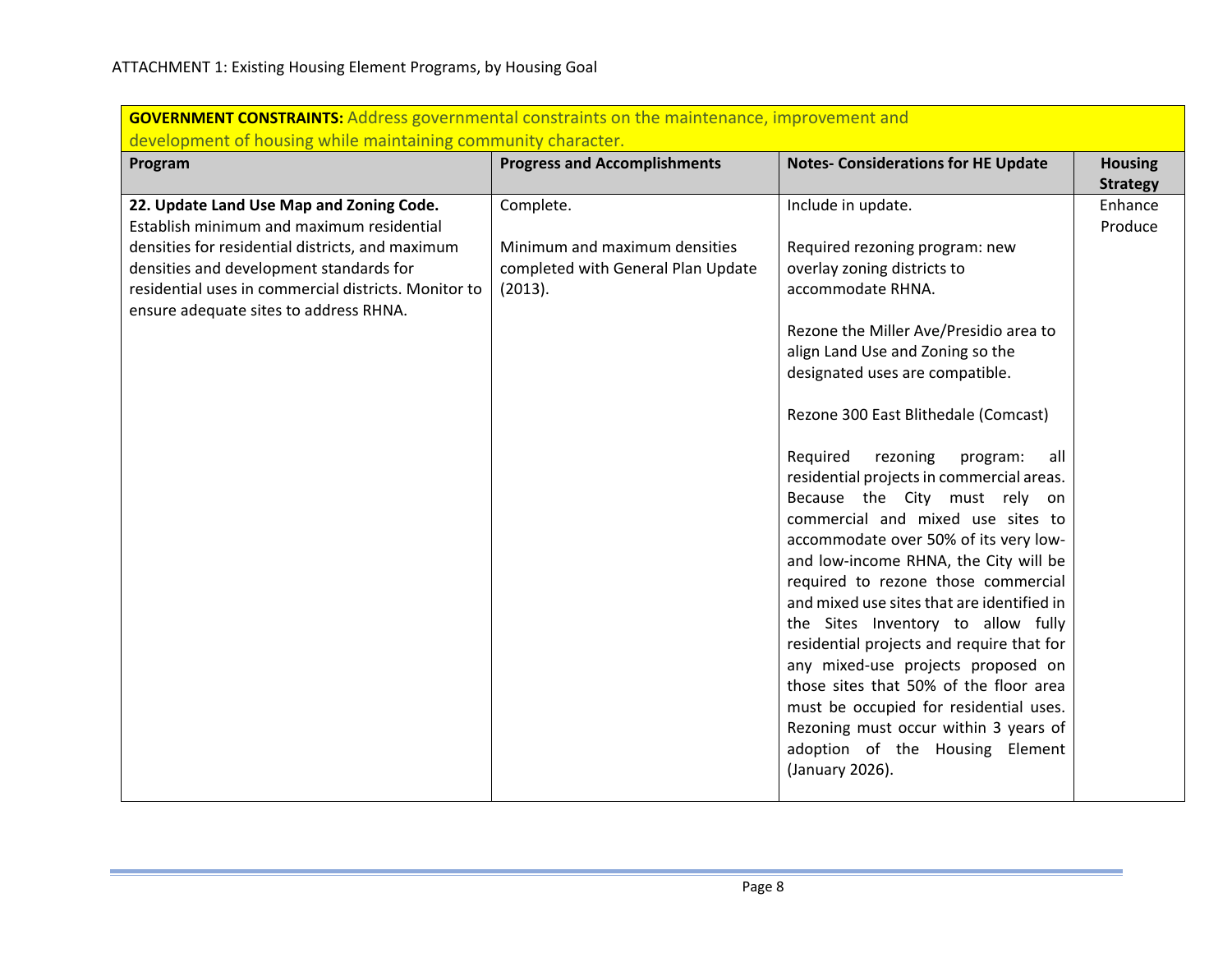| 23. Update Parking Standards.<br>Evaluate and establish modified parking standards<br>in the Zoning Ordinance to facilitate specific types<br>of housing. | Completed and On-going.<br>Micro units and ADUs have reduced<br>parking standards. Multi-Family<br>projects with 4 or more units qualify<br>for Density Bonus reduced parking<br>standards based on the City's<br>inclusionary requirements. | Include in update. Additional reduced<br>parking standards proposed as part of<br>the housing overlays that will be<br>adopted as part of the Housing Element<br>Update. | Produce |
|-----------------------------------------------------------------------------------------------------------------------------------------------------------|----------------------------------------------------------------------------------------------------------------------------------------------------------------------------------------------------------------------------------------------|--------------------------------------------------------------------------------------------------------------------------------------------------------------------------|---------|
| 24. Fee Deferrals and/or Waivers for Affordable                                                                                                           | On-going.                                                                                                                                                                                                                                    | Include in update. Code has not been                                                                                                                                     | \$      |
| Housing.                                                                                                                                                  |                                                                                                                                                                                                                                              | updated to waive 100% of application                                                                                                                                     | Enhance |
| Provide information to affordable housing                                                                                                                 | 2017: Affordable Housing Ordinance                                                                                                                                                                                                           | processing fees for those projects with                                                                                                                                  | Produce |
| community on fee deferrals, reductions and                                                                                                                | allows for reduced fees for those units                                                                                                                                                                                                      | 10% Extremely Low-Income units.                                                                                                                                          |         |
| waivers. Amend Code to waive of 100% of                                                                                                                   | that are affordable.                                                                                                                                                                                                                         |                                                                                                                                                                          |         |
| application processing fees for projects with 10%                                                                                                         |                                                                                                                                                                                                                                              |                                                                                                                                                                          |         |
| Extremely Low Income units.<br>25. Density Bonus and Other incentives for                                                                                 | Completed. Density Bonus ordinance                                                                                                                                                                                                           | Include in update. Include                                                                                                                                               | Produce |
| <b>Affordable Housing.</b>                                                                                                                                | adopted in 2015.                                                                                                                                                                                                                             | "streamlining" in the Housing Program                                                                                                                                    |         |
| Adopt a local density bonus ordinance, and clarify                                                                                                        |                                                                                                                                                                                                                                              | title.                                                                                                                                                                   |         |
| relationship with City's inclusionary housing                                                                                                             |                                                                                                                                                                                                                                              |                                                                                                                                                                          |         |
| ordinance.                                                                                                                                                |                                                                                                                                                                                                                                              | Additional modifications proposed as                                                                                                                                     |         |
|                                                                                                                                                           |                                                                                                                                                                                                                                              | part of "overlay" zoning districts that                                                                                                                                  |         |
|                                                                                                                                                           |                                                                                                                                                                                                                                              | will be reviewed as part of the 2023-                                                                                                                                    |         |
|                                                                                                                                                           |                                                                                                                                                                                                                                              | 2031 Housing Element Update.                                                                                                                                             |         |
|                                                                                                                                                           |                                                                                                                                                                                                                                              | Add required streamlined approval                                                                                                                                        |         |
|                                                                                                                                                           |                                                                                                                                                                                                                                              | process to this program. Because the                                                                                                                                     |         |
|                                                                                                                                                           |                                                                                                                                                                                                                                              | City does not have adequate vacant sites                                                                                                                                 |         |
|                                                                                                                                                           |                                                                                                                                                                                                                                              | and therefore must rely on non-vacant                                                                                                                                    |         |
|                                                                                                                                                           |                                                                                                                                                                                                                                              | sites to accommodate its lower income                                                                                                                                    |         |
|                                                                                                                                                           |                                                                                                                                                                                                                                              | RHNA, State law requires that the City                                                                                                                                   |         |
|                                                                                                                                                           |                                                                                                                                                                                                                                              | establish a process by which projects                                                                                                                                    |         |
|                                                                                                                                                           |                                                                                                                                                                                                                                              | proposed on those sites that designate                                                                                                                                   |         |
|                                                                                                                                                           |                                                                                                                                                                                                                                              | 20% of the units as affordable to lower                                                                                                                                  |         |
|                                                                                                                                                           |                                                                                                                                                                                                                                              | income households are subject to by-                                                                                                                                     |         |
|                                                                                                                                                           |                                                                                                                                                                                                                                              | right approvals without discretionary                                                                                                                                    |         |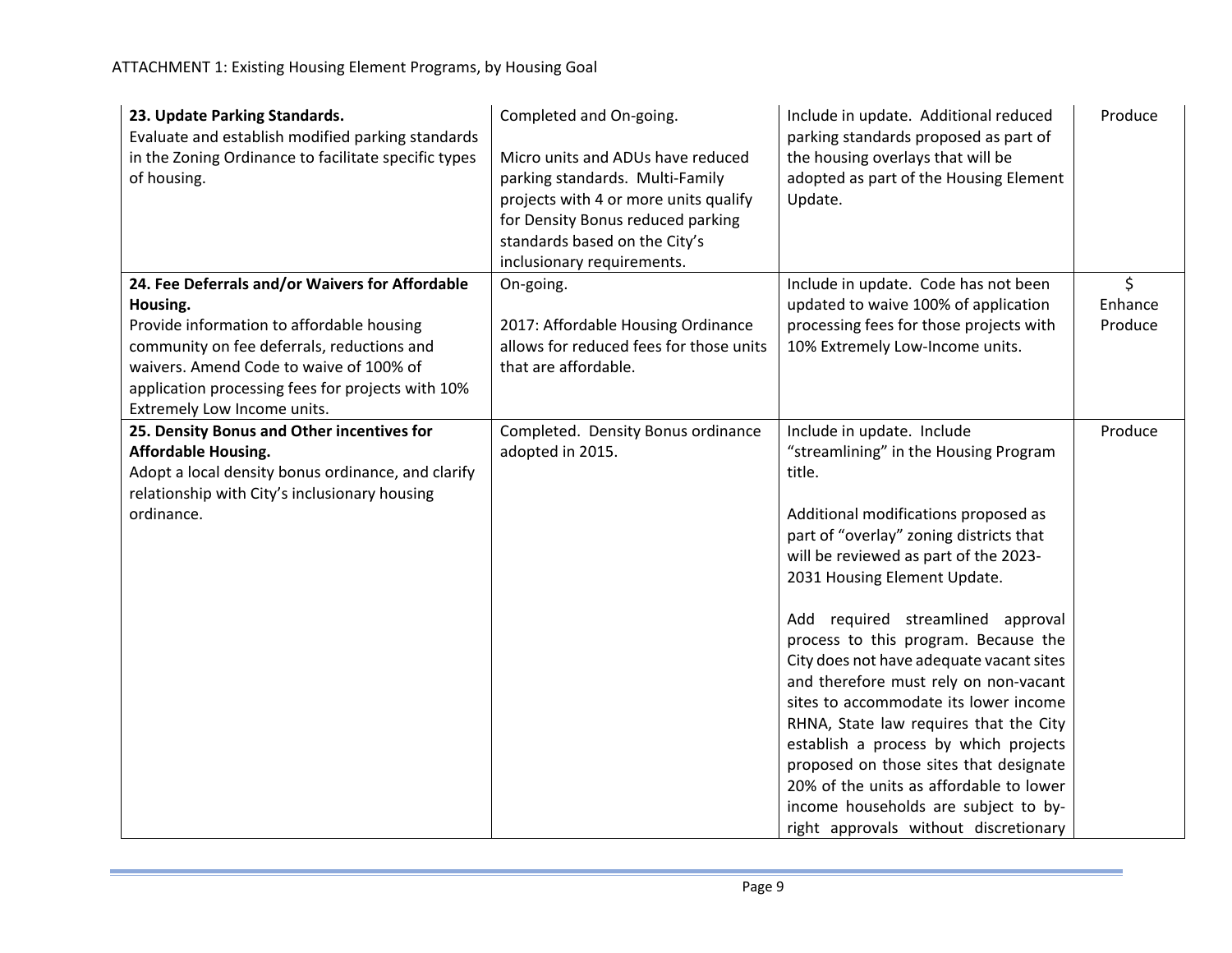|                                                                                                                                        |                                            | review. Must include a minimum density<br>of 20 dwelling units/acre, a maximum<br>density of at least 30 units/acre, and be<br>large enough to accommodate at least<br>16 units per site.      |                                   |
|----------------------------------------------------------------------------------------------------------------------------------------|--------------------------------------------|------------------------------------------------------------------------------------------------------------------------------------------------------------------------------------------------|-----------------------------------|
| 26. CEQA Exemptions for Infill Projects.                                                                                               | On-going.                                  | Do not include in update as it is implied                                                                                                                                                      | Protect                           |
| Utilize categorical exemptions where appropriate,                                                                                      |                                            | and required by law.                                                                                                                                                                           | Enhance                           |
| case-by-case basis.                                                                                                                    |                                            |                                                                                                                                                                                                | Produce                           |
| <b>EQUAL HOUSING &amp; SPECIAL NEEDS:</b> Promote equal housing opportunities for all residents, including Mill Valley's special needs |                                            |                                                                                                                                                                                                |                                   |
| populations.                                                                                                                           |                                            |                                                                                                                                                                                                |                                   |
| Program                                                                                                                                | <b>Progress and Accomplishments</b>        | <b>Notes- Considerations for HE Update</b>                                                                                                                                                     | <b>Housing</b><br><b>Strategy</b> |
| 27. Fair Housing Program.                                                                                                              | Complete and On-going.                     | Include in update. Existing policies and                                                                                                                                                       | Community/                        |
| Publicize the program through brochures and on                                                                                         |                                            | programs should be further explored to                                                                                                                                                         | Workforce                         |
| the City's website.                                                                                                                    | Source of income ordinance adopted         | ensure that the City is addressing state                                                                                                                                                       |                                   |
|                                                                                                                                        | in 2005. Housing Resources website:        | requirements. Additional materials will                                                                                                                                                        |                                   |
|                                                                                                                                        | https://ca-                                | be developed to analyze the County of                                                                                                                                                          |                                   |
|                                                                                                                                        | millvalley.civicplus.com/916/Housing-      | Marin and Mill Valley in terms of: (1)                                                                                                                                                         |                                   |
|                                                                                                                                        | <b>Resources</b>                           | segregation and integration, (2) racially<br>and ethnically concentrated areas of<br>poverty, (3) access to opportunity, and<br>(4) disproportionate housing needs,<br>including displacement. |                                   |
| 28. Senior Support Services.                                                                                                           | On-going. Recent activity through Age-     | Include in update.                                                                                                                                                                             | \$                                |
| Continue to support the provision of senior<br>services in Mill Valley.                                                                | Friendly Cities and Home Match<br>program. |                                                                                                                                                                                                | Community/<br>Workforce           |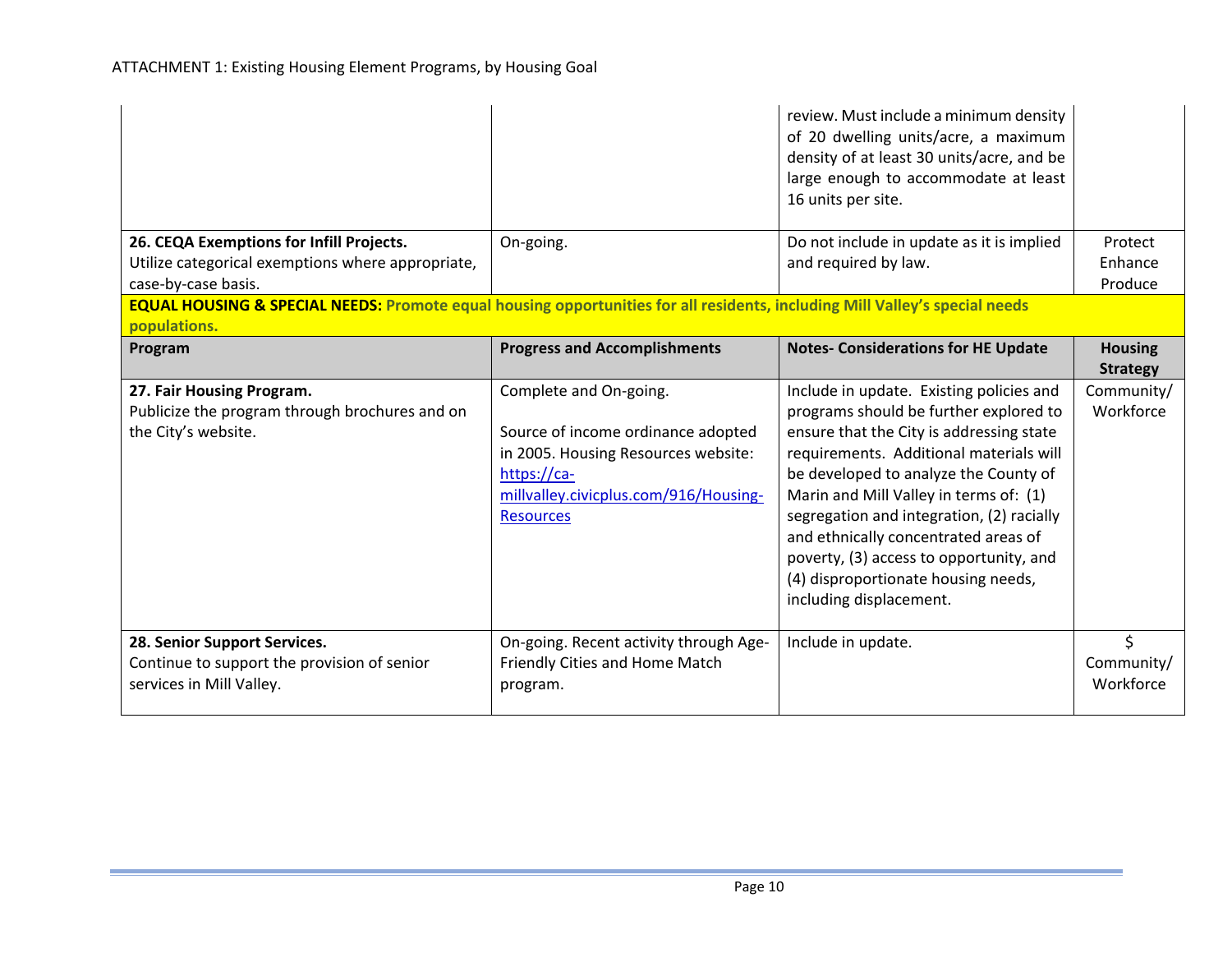ATTACHMENT 1: Existing Housing Element Programs, by Housing Goal

| 29. Home Sharing and Tenant Matching<br>Opportunities.<br>Support organizations that facilitate housing<br>sharing; actively promote through senior citizen<br>organizations. | On-going.<br>In September 2020, the City Council<br>approved a contract with Covia<br>Foundation to assist the City in Home<br>Matching opportunities. As of March<br>2021, five home matches have been<br>established, with several others in<br>process. | Include in update. City Council to<br>discuss the Home Match program at an<br>upcoming Council meeting to evaluate<br>the effectiveness of the program. | Community/<br>Workforce |
|-------------------------------------------------------------------------------------------------------------------------------------------------------------------------------|------------------------------------------------------------------------------------------------------------------------------------------------------------------------------------------------------------------------------------------------------------|---------------------------------------------------------------------------------------------------------------------------------------------------------|-------------------------|
| 30. Universal Design/ Visitability.                                                                                                                                           | Completed in 2016 as part of the                                                                                                                                                                                                                           | Include in update as part of updating                                                                                                                   | Community/              |
| Develop and promote guidelines encouraging                                                                                                                                    | Multi-Family/Mixed Use Design                                                                                                                                                                                                                              | any multi-family regulations. See                                                                                                                       | Workforce               |
| principles of universal design and visitability.                                                                                                                              | Guidelines.                                                                                                                                                                                                                                                | Program 27 above.                                                                                                                                       |                         |
| 31. Homeless Assistance. Support                                                                                                                                              | On-going.                                                                                                                                                                                                                                                  | Include in update. Coordination with                                                                                                                    | Community/              |
| implementation of the Homeless Countywide                                                                                                                                     |                                                                                                                                                                                                                                                            | Marin County.                                                                                                                                           | Workforce               |
| Continuum of Care, publicize the Marin                                                                                                                                        |                                                                                                                                                                                                                                                            |                                                                                                                                                         |                         |
| Community Resource Guide and emergency 211<br>call system.                                                                                                                    |                                                                                                                                                                                                                                                            |                                                                                                                                                         |                         |
| <b>SUSTAINABILITY &amp; ENERGY EFFICIENCY:</b> Promote a healthy and sustainable Mill Valley through support of existing                                                      |                                                                                                                                                                                                                                                            |                                                                                                                                                         |                         |
| and new housing which minimizes reliance on natural resources and automobile use.                                                                                             |                                                                                                                                                                                                                                                            |                                                                                                                                                         |                         |
| Program                                                                                                                                                                       | <b>Progress and Accomplishments</b>                                                                                                                                                                                                                        | <b>Notes- Considerations for HE Update</b>                                                                                                              | <b>Housing</b>          |
|                                                                                                                                                                               |                                                                                                                                                                                                                                                            |                                                                                                                                                         | <b>Strategy</b>         |
| 32. Prioritization of Sustainable Housing Projects.                                                                                                                           | On-going. See Program 33/Green                                                                                                                                                                                                                             | Include in update.                                                                                                                                      | Enhance                 |
| Prioritize projects in sustainable locations                                                                                                                                  | Building.                                                                                                                                                                                                                                                  |                                                                                                                                                         | Produce                 |
| competing for funds/grants.                                                                                                                                                   |                                                                                                                                                                                                                                                            |                                                                                                                                                         |                         |
|                                                                                                                                                                               |                                                                                                                                                                                                                                                            |                                                                                                                                                         |                         |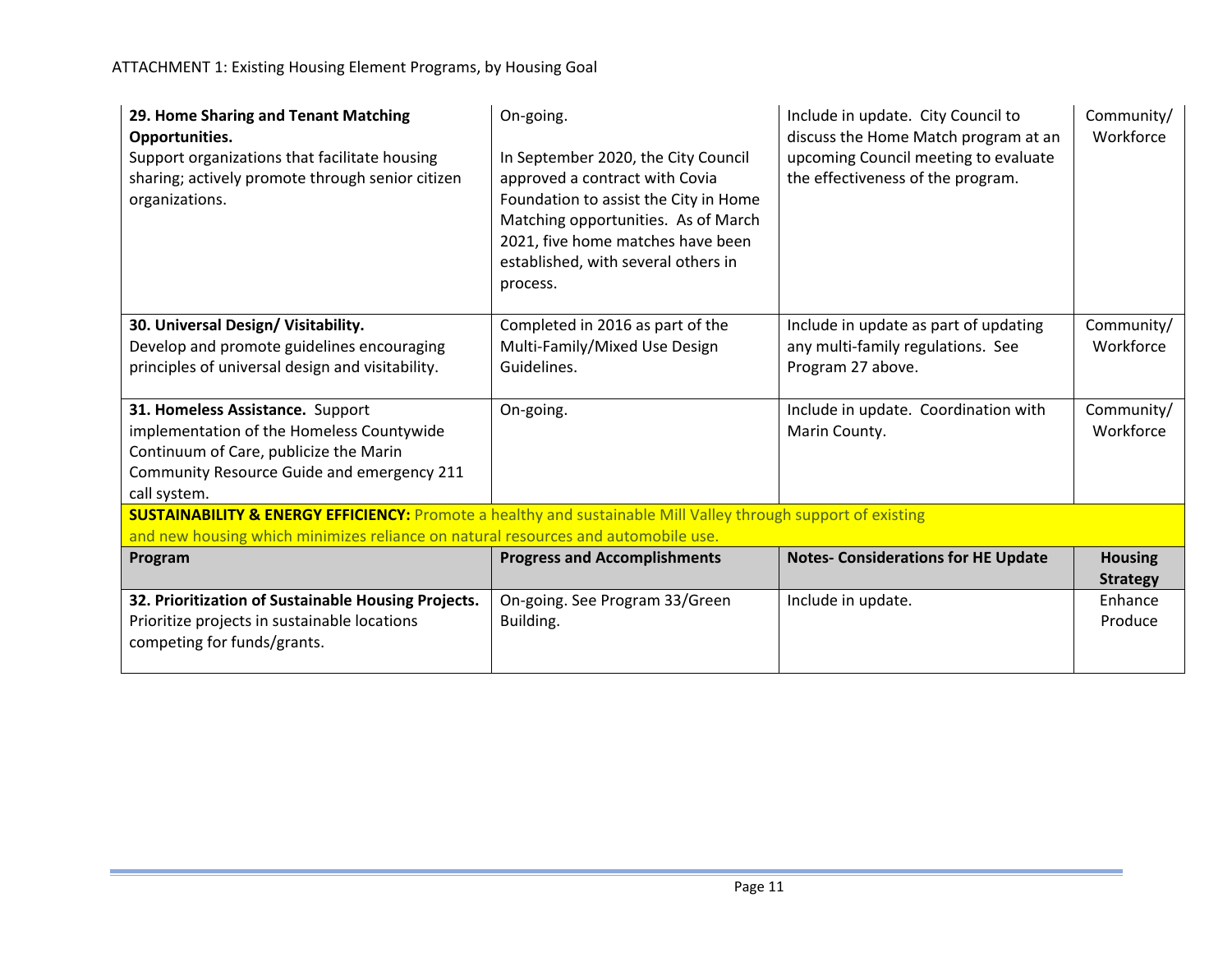| 33. Green Building. Provide outreach and<br>education to developers regarding CALGREEN and<br>the Green Building Ordinance. Evaluate incentives<br>for Green Building Ordinance for higher energy<br>efficiency.                                     | On-going, updated bi-annually based<br>on Building Code Updates.<br>Mill Valley is currently Tier 1 CalGreen<br>(including Title 24) for large remodels,<br>new single-family homes and small<br>multi-family projects. Tier 1 CalGreen<br>(without Title 24) for larger multi-<br>family projects.                                                                                                                                                                                                                                                                                                                                     | Include in update.                               | Enhance<br>Produce            |
|------------------------------------------------------------------------------------------------------------------------------------------------------------------------------------------------------------------------------------------------------|-----------------------------------------------------------------------------------------------------------------------------------------------------------------------------------------------------------------------------------------------------------------------------------------------------------------------------------------------------------------------------------------------------------------------------------------------------------------------------------------------------------------------------------------------------------------------------------------------------------------------------------------|--------------------------------------------------|-------------------------------|
| 34. Energy Conservation.<br>Implement actions for energy efficiency identified<br>in the General Plan.                                                                                                                                               | On-going. See Program 33/Green<br>Building.<br>Implementation through the<br>CalGreen/Green Building Code,<br><b>Climate Action Plan and Coordination</b><br>with Marin Climate and Energy<br>Partnership.                                                                                                                                                                                                                                                                                                                                                                                                                              | Consider incorporating as part of<br>Program 33. | Enhance<br>Produce            |
| 35. Addressing Natural Hazards.<br>Incorporate references to the Floodplain<br>Management Ordinance in the 2040 General Plan<br>as required by AB 162. Review Housing Element<br>whenever General Plan amendments are made to<br>ensure consistency. | In process. Over 30% of the City's<br>parcels are in Very High Fire Severity<br>Zones, and are adjacent to narrow<br>roadways with limited access. In 2020,<br>the City hosted several study sessions<br>with Planning Commission and City<br>Council to discuss and investigate<br>options to balance fire safety with state<br>ADUs law. Staff continues to evaluate<br>options for regulating ADUs in Very<br>High Fire Severity Zones and/or other<br>areas with natural hazards. Staff also<br>continues to provide information and<br>feedback on proposed state legislation<br>in recognition of surrounding natural<br>hazards. | Include in update.                               | Protect<br>Enhance<br>Produce |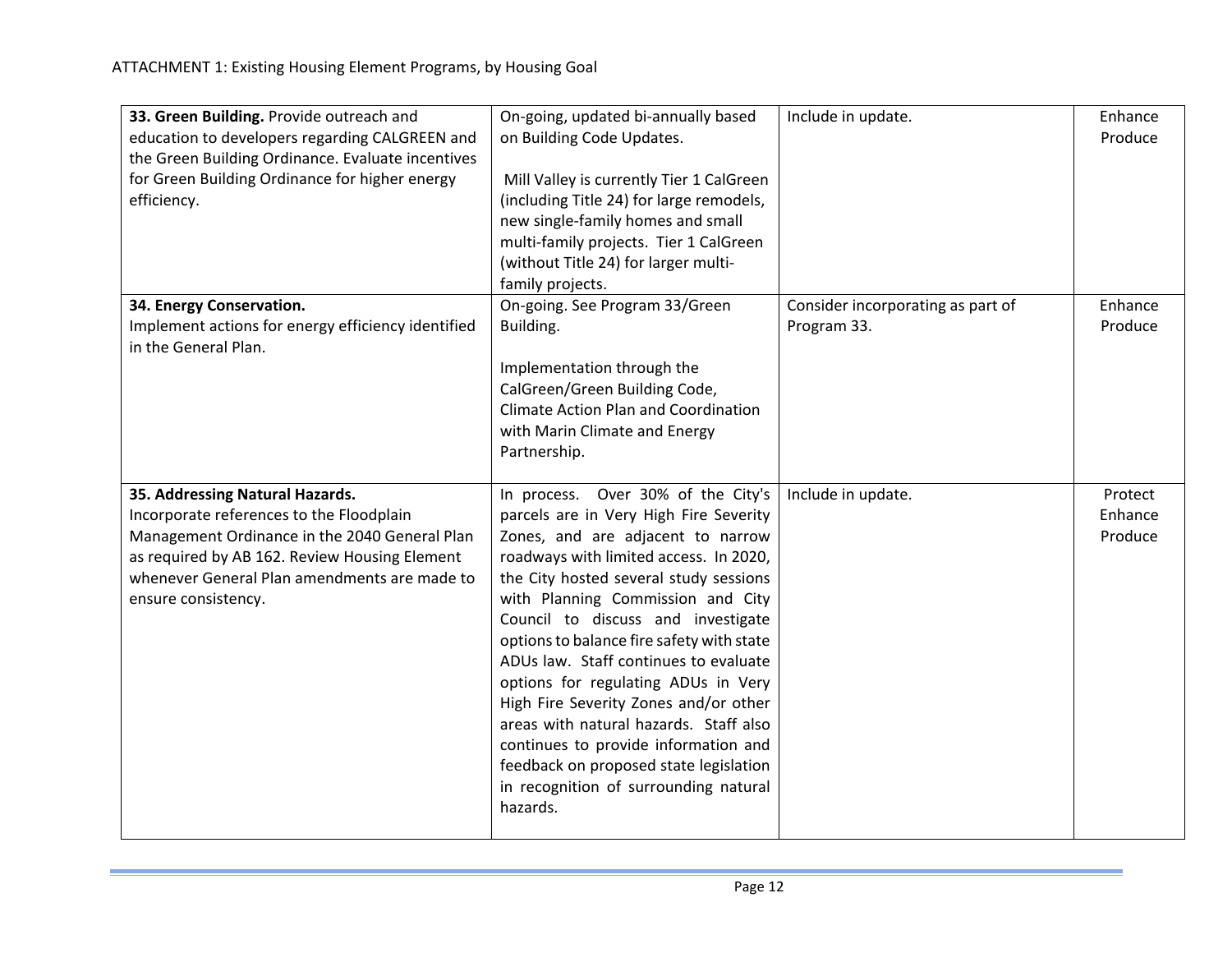| <b>COMMUNITY &amp; GOVERNMENT COLLABORATION</b>                                                                                                                        |                                                                                                                                                                                                                                                                                                                                                                                                 |                                                                                                                                                                                                                                                                                                                                                                                                                  |                                   |
|------------------------------------------------------------------------------------------------------------------------------------------------------------------------|-------------------------------------------------------------------------------------------------------------------------------------------------------------------------------------------------------------------------------------------------------------------------------------------------------------------------------------------------------------------------------------------------|------------------------------------------------------------------------------------------------------------------------------------------------------------------------------------------------------------------------------------------------------------------------------------------------------------------------------------------------------------------------------------------------------------------|-----------------------------------|
| Program                                                                                                                                                                | <b>Progress and Accomplishments</b>                                                                                                                                                                                                                                                                                                                                                             | <b>Notes- Considerations for HE Update</b>                                                                                                                                                                                                                                                                                                                                                                       | <b>Housing</b><br><b>Strategy</b> |
| 36. Community Education and Outreach.<br>Provide education and outreach on housing issues,<br>assist prospective applicants, and coordinate with<br>interested groups. | On-going. Housing summit conducted<br>in 2017 and the Housing Advisory<br>Committee established in 2019 as the<br>forum to discuss housing issues and<br>assist staff in implementing Housing<br>Element programs.                                                                                                                                                                              | Include in update. Staff coordinates<br>with other local jurisdictions on housing-<br>related matters on a regular and<br>ongoing basis on various topics such as<br>homelessness, diversifying housing, new<br>legislation and affordable housing<br>opportunities. Outreach and discussion<br>occurs through City Council meetings, as<br>well as meetings with the Housing<br>Advisory Committee (see below). | Community/<br>Workforce           |
| 37. Housing Element Monitoring/Annual Report.<br>Submit an annual report to HCD by April 1 of each<br>year, with the first annual report due April 1, 2014.            | In process and on-going.                                                                                                                                                                                                                                                                                                                                                                        | Include in update. Based on building<br>permits issued, the City of Mill Valley<br>has successfully met its regional<br>housing goal of 129 units for the 2014-<br>2023 Housing Element.                                                                                                                                                                                                                         | Community/<br>Workforce           |
| 38. Mill Valley Housing Advisory Committee.<br>Establish Mill Valley Housing Advisory Committee<br>and define roles and responsibilities.                              | Completed and on-going. By-laws,<br>workplan and priorities established in<br>2019. Priority work programs for the<br>Housing Advisory Committee in 2020<br>and 2021 included leveraging existing,<br>underutilized housing through a Home<br>Sharing Program (HE Program 29<br>above) and identification of public<br>land to leverage an affordable housing<br>project (HE Program 12 above). | Include in update as part of continued<br>work to assist staff in implementing<br>Housing Element programs.                                                                                                                                                                                                                                                                                                      | Community/<br>Workforce           |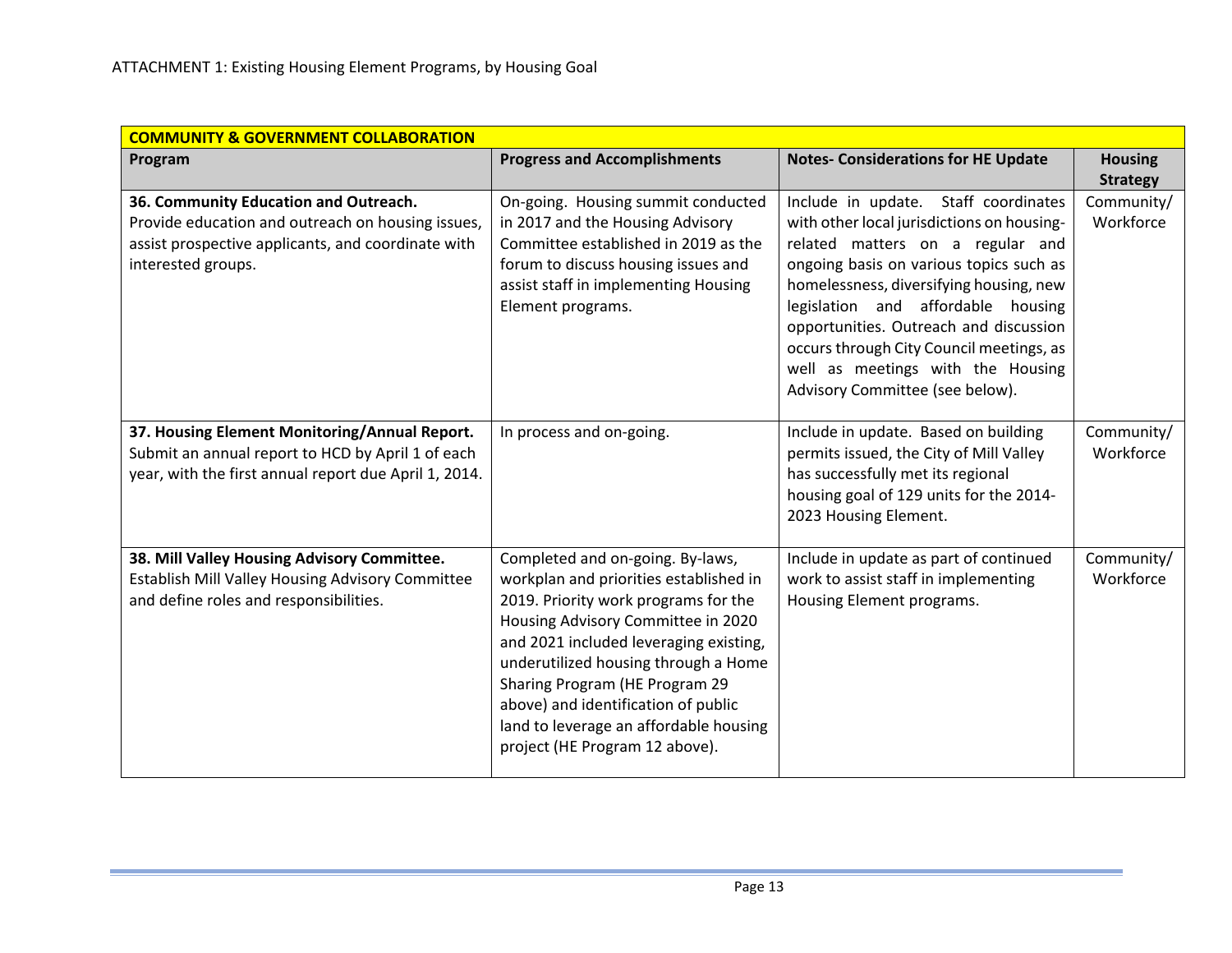| Diversity, Inclusion and Equity: Housing Programs of Interest                                                                                                                                                                                                                                                                                                                                                                                                                                                             |                                                                                                                                                                                                                                                                                                                   |                                                 |  |
|---------------------------------------------------------------------------------------------------------------------------------------------------------------------------------------------------------------------------------------------------------------------------------------------------------------------------------------------------------------------------------------------------------------------------------------------------------------------------------------------------------------------------|-------------------------------------------------------------------------------------------------------------------------------------------------------------------------------------------------------------------------------------------------------------------------------------------------------------------|-------------------------------------------------|--|
| 1. Pursue Regulatory Options to Expand Affordable,<br><b>Equitable Housing Opportunities</b>                                                                                                                                                                                                                                                                                                                                                                                                                              | <b>City Staff Notes - Considerations for HE Update</b>                                                                                                                                                                                                                                                            | <b>Related Housing</b><br><b>Goal/ Strategy</b> |  |
| 1A. Affordable Housing Easement: This program<br>would offer owners of homes valued at the median<br>value or below an opportunity to apply for an<br>affordable housing easement that would preserve<br>the home as affordable in perpetuity in exchange for<br>property tax abatement                                                                                                                                                                                                                                   | City Staff: There are some examples of other City's offering payments to<br>homeowners in exchange for restricting the sale or rental of the<br>property to the local workforce in the future. Examples include Placer<br>County and Marin County.<br>This program could be incorporated into Housing Program #4. | Housing Supply &<br>Diversity/Enhance           |  |
| 1B. Vacant Home or Luxury Home Tax. Consider a<br>tax on homes that remain vacant for a period of time<br>and/or that are larger than a certain square footage                                                                                                                                                                                                                                                                                                                                                            | Create a tax creating a disincentive for either 1) not occupying or using<br>existing housing stock and/or 2) creating housing units over a certain<br>size. These potential taxes could help fund the Affordable Housing Trust<br>Fund.                                                                          | Housing Supply &<br>Diversity/Enhance           |  |
| 1C. Diversify Single Family Zoning Districts: Consider<br>regulations to facilitate the division of homes into<br>smaller units. Change residential zoning regulations<br>to allow single-family houses in MV to be divided into<br>two homes. Streamline the ability to convert a<br>single-family home into two condominiums, which<br>could then be sold or rented separately. This<br>addresses the current underutilization of homes and<br>provides home ownership opportunities at the lower<br>end of the market. | This program is in progress based on new state regulations under Senate<br>Bill 9 and can be added to the City's programs under Housing Program<br>13 ("non-traditional housing types").                                                                                                                          | Housing Supply and<br>Diversity/Enhance         |  |
| 1D. Universal Design/Visitability. Require all<br>substantially remodeled or newly built affordable<br>housing to meet ADA requirements. Currently, units<br>are "adaptable" but adapting an existing apartment<br>can be costly for a low-income resident. Three-foot<br>hallways and doors, roll-in showers, roll-under<br>bathroom sinks, and grab bars on first-floor<br>apartments are the bare minimum for those in<br>wheelchairs, for example                                                                     | See program 30. Additional requirements could be made based on<br>input received. Staff will review building requirements prior to the May<br>17 Housing Advisory Committee meeting.                                                                                                                              | Equal Housing &<br>Special Needs /<br>Enhance   |  |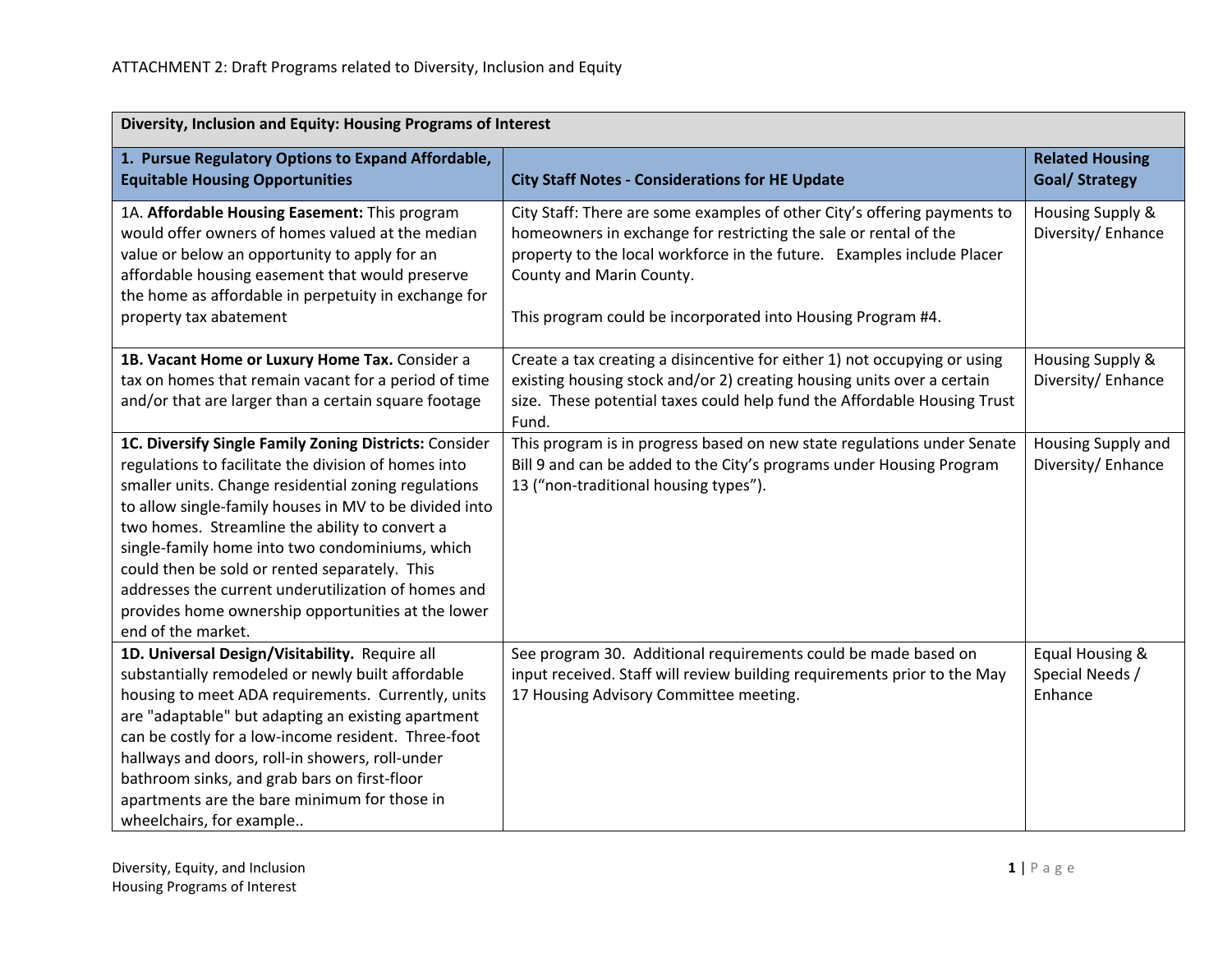| 2. Regulate Rental Inspection, Maintenance,<br><b>Increases &amp; Short-Term Rentals</b>                                                                                                                                                                                                                                                                                                                                                                                                                                                                                                                                                | <b>City Staff Notes - Considerations for HE Update</b>                                                                                                                                                                                                                                                                                                                                                                                                                                                                                                                                                                                                                                                                                                                                                                                                                                                                                                                                                                                                                                            | <b>Related Housing</b><br><b>Goal/ Strategy</b>    |
|-----------------------------------------------------------------------------------------------------------------------------------------------------------------------------------------------------------------------------------------------------------------------------------------------------------------------------------------------------------------------------------------------------------------------------------------------------------------------------------------------------------------------------------------------------------------------------------------------------------------------------------------|---------------------------------------------------------------------------------------------------------------------------------------------------------------------------------------------------------------------------------------------------------------------------------------------------------------------------------------------------------------------------------------------------------------------------------------------------------------------------------------------------------------------------------------------------------------------------------------------------------------------------------------------------------------------------------------------------------------------------------------------------------------------------------------------------------------------------------------------------------------------------------------------------------------------------------------------------------------------------------------------------------------------------------------------------------------------------------------------------|----------------------------------------------------|
| 2A. Rental Inspection: Institute a proactive rental<br>inspection program. This removes the burden on<br>renters to report violations, exposing them to<br>retaliation, and makes it impossible for landlords to<br>know if a renter has reported violations.<br>Rental Maintenance: Encourage landlords to<br>maintain their rental units and penalize them if they<br>do not. If rental units persistently fail to meet basic<br>living standards, consider receivership or<br>condemnation options. Put in place lien waivers and<br>other supportive measures so that homes are<br>rehabilitated and become permanently affordable. | This is an on-going program. Rental unit inspection programs serve to<br>address the issue of substandard rental properties and ensure<br>compliance with the California Health and Safety Code. The program<br>applies to properties having 3 or more units and consists of inspections<br>and compliance/enforcement procedures. Many years ago, the City of<br>Mill Valley entered into an agreement with the County of Marin<br>establishing the County as the lead agency for administering a rental<br>inspection program for Mill Valley. Environmental Health Services (EHS)<br>is tasked with managing this program. EHS conducts regular inspections,<br>responds to complaints, handles the follow up and compliance<br>procedures. The County provides this service for all cities in Marin<br>except for San Rafael and Novato.                                                                                                                                                                                                                                                      | Equal and Fair<br>Housing/ Preserve<br>and Enhance |
| Rent Control: Rent Control is worth a thorough<br>investigation and consideration by the City Council.<br>Though research is mixed on rent control measures,<br>according to Policy Link: "Market controls affect a lot<br>of housing at once, at relatively low cost to the<br>government. In places where very little land is<br>available for development or where existing housing<br>is too expensive to acquire, regulating the existing<br>housing market may be the most practical way to<br>take housing affordability to scale."                                                                                              | At the July 8, 2021 City Council meeting, this item was discussed and<br>direction was given not to pursue rent control. Given the size of Mill<br>Valley and the limitations imposed under the Costa Hawkins Act, there is<br>a relatively small number of rental units in the City (multifamily housing<br>built before 1995) that could be made subject to a rent control<br>ordinance were the City to adopt one. State law is now providing similar<br>rent control protections. Council will need to consider whether the<br>benefits of a rent stabilization ordinance in Mill Valley would justify the<br>costs of administering and enforcing rent stabilization requirements.<br>Income restricted affordable housing for new developments may be a<br>better use of limited City resources, with a greater potential pay-off in<br>terms of resulting long term affordable housing stock. Currently 1 of<br>every 4 new units built within a development of 4 or more units must be<br>affordable to low and moderate income households in perpetuity<br>(rental and ownership units). | Equal and Fair<br>Housing/Protect                  |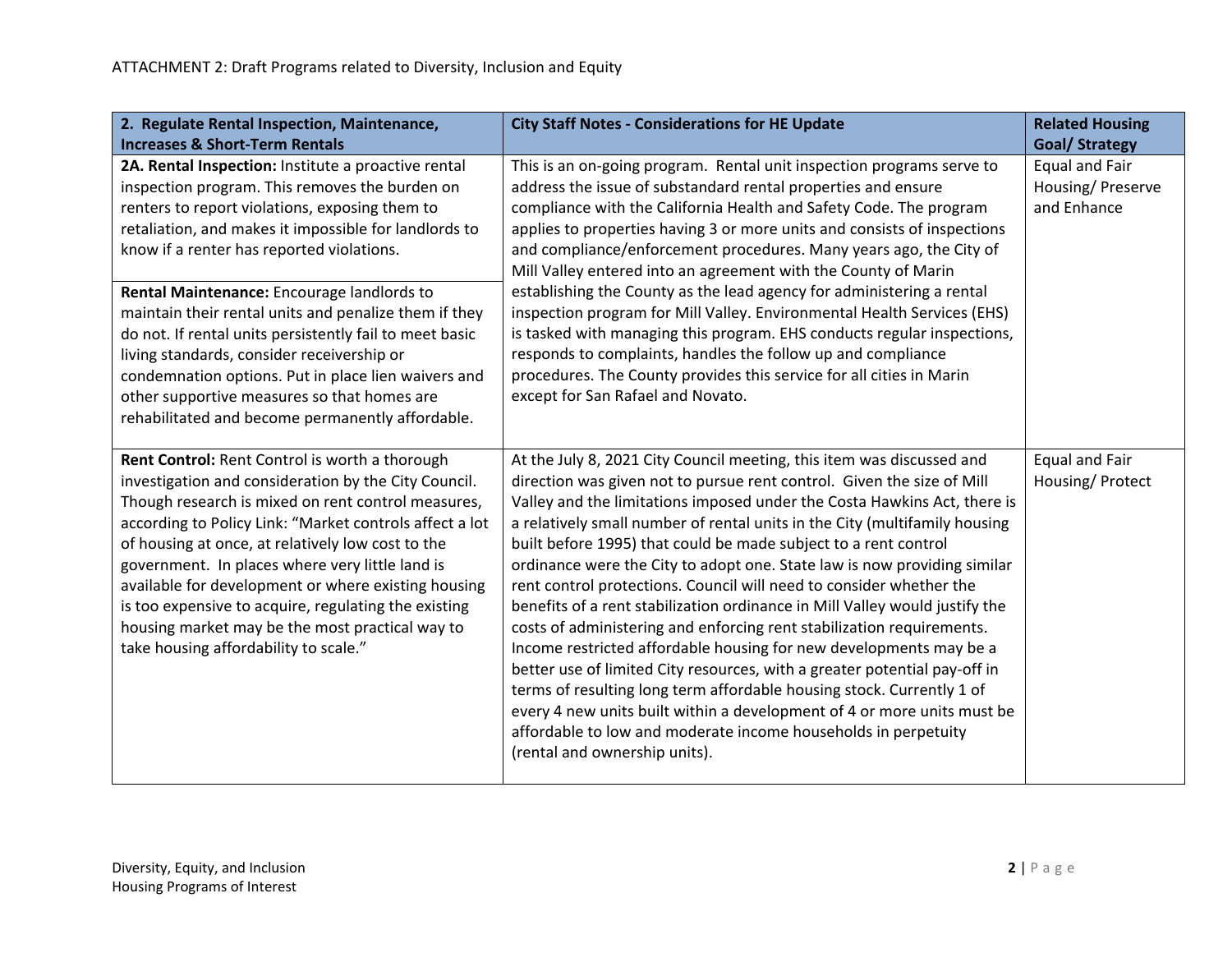| Short Term Rentals: Regulate Short-Term Rentals in<br>ways that encourage STRs for cost-sharing rather<br>than profit-making. Consider regulations<br>recommended by the Sustainable Economies Law<br>Center to:<br>Restrict STRs to primary residences only<br>$\bullet$<br>Require that a resident occupy the unit for a<br>minimum amount of time before hosting STRs<br>Prohibit remodeling or structurally altering<br>$\bullet$<br>units that would prevent the residence from<br>being used as a residence in the future<br>Prohibit short-term rental of single-family<br>structures that were constructed less than five<br>years prior to the date of application for an<br>STR permit<br>Set a cap of 30 nights per year.<br>We also recommend that the City provide all current<br>STR owners (with properties that meet the criteria)<br>with a rental license for long-term rental at the same<br>time as these regulations are put in place so that<br>there is a minimal loss of income for these<br>homeowners. | Currently short-term rentals are addressed as part of Housing Program<br>#4 and includes language to consider regulating and/or limiting short<br>term rentals. As this time, City Council has directed staff to regulate<br>short term rentals through a registration process. Staff continues to<br>provide updates and monitor the number of short term rentals in town.<br>Short term rentals are allowed only in Single Family Zoning Districts.<br>However, new ADUS approved since 2018 may not be rented on a short-<br>term (less than 30 day) basis. The City monitors short term rentals<br>through a third party to ensure that the short-term rental is registered<br>in Mill Valley.<br>There are approximately 100 registered short-term rentals that operate<br>in Mill Valley. | <b>Equal and Fair</b><br>Housing/Enhance |
|----------------------------------------------------------------------------------------------------------------------------------------------------------------------------------------------------------------------------------------------------------------------------------------------------------------------------------------------------------------------------------------------------------------------------------------------------------------------------------------------------------------------------------------------------------------------------------------------------------------------------------------------------------------------------------------------------------------------------------------------------------------------------------------------------------------------------------------------------------------------------------------------------------------------------------------------------------------------------------------------------------------------------------|-------------------------------------------------------------------------------------------------------------------------------------------------------------------------------------------------------------------------------------------------------------------------------------------------------------------------------------------------------------------------------------------------------------------------------------------------------------------------------------------------------------------------------------------------------------------------------------------------------------------------------------------------------------------------------------------------------------------------------------------------------------------------------------------------|------------------------------------------|
| 3. Investigate and Redress Historical Inequities                                                                                                                                                                                                                                                                                                                                                                                                                                                                                                                                                                                                                                                                                                                                                                                                                                                                                                                                                                                 | <b>City Staff Notes - Considerations for HE Update</b>                                                                                                                                                                                                                                                                                                                                                                                                                                                                                                                                                                                                                                                                                                                                          | <b>Oversight</b>                         |
| (a) Provide restitutions for descendants of those who<br>were restricted by law from purchasing a home in<br>Mill Valley. Marin County is the most racially<br>segregated county in California, a deliberate<br>result of "purposeful segregationist policies and<br>practices" during a period of major population<br>growth between 1940 and 1970. In Mill Valley, it<br>was not uncommon for deeds to restrict home<br>sales to Whites only, and today the City is 87%<br>White. In contrast, Marin City is 32% White and<br>68% Black and people of color.                                                                                                                                                                                                                                                                                                                                                                                                                                                                   | The County of Marin is currently working to identify restrictive<br>covenants that may reside on homeowners' deeds to retract the<br>statements. Mill Valley homeowners may participate in the program<br>Also, beginning July 1, 2022, new State Law (AB1466) will require a title<br>company, escrow company, real estate broker, or real estate agent that<br>has actual knowledge of a declaration, governing document, or deed<br>that is being directly delivered to a person who holds or is acquiring an<br>ownership interest in property and includes a possible unlawfully<br>restrictive covenant to notify the person of the existence of that<br>covenant and their ability to have it modified through the restrictive                                                           | <b>Equal and Fair</b><br>Housing/Enhance |

**Diversity, Equity, and Inclusion 3** | P a g e Housing Programs of Interest